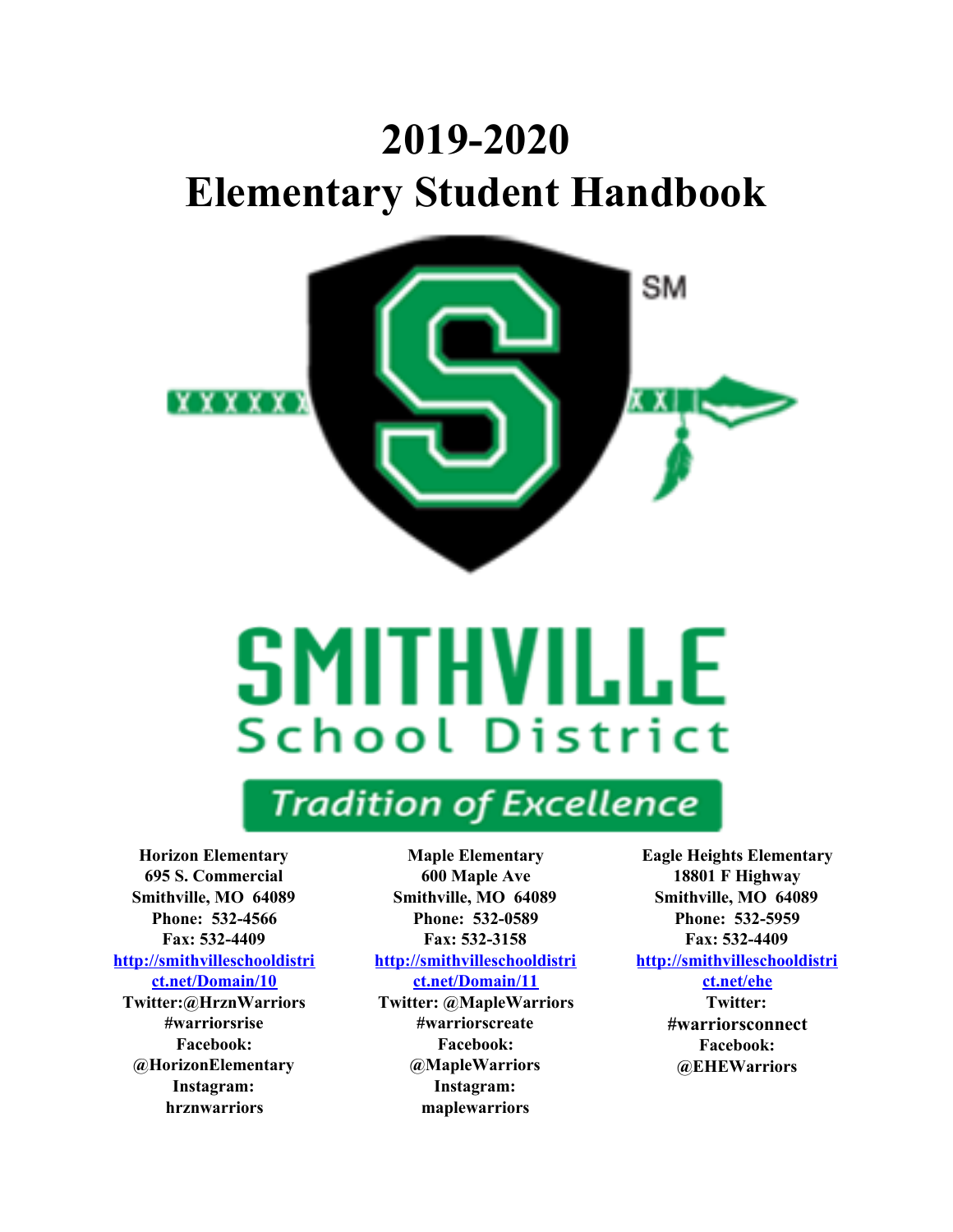## **Table of Contents**

| <b>Welcome Letter</b>                               | $\mathbf{3}$ |
|-----------------------------------------------------|--------------|
| Personnel                                           | $4-6$        |
| <b>Attendance and School Day</b>                    | $7-9$        |
| <b>Bus &amp; Automobile Procedures</b>              | $9 - 10$     |
| <b>Bus Transportation</b>                           | $10-12$      |
| <b>Personal Items</b>                               | 12           |
| <b>Technology Usage</b>                             | 13           |
| <b>Wearing Apparel for School</b>                   | 13           |
| <b>Student Discipline and Bullying</b>              | $14 - 17$    |
| <b>Enrollments and Departures</b>                   | 18           |
| <b>Health Info and Common Illnesses</b>             | $18-23$      |
| <b>Grading System</b>                               | $23 - 24$    |
| Lunch                                               | $24 - 28$    |
| <b>PowerSchool</b>                                  | 28           |
| Library                                             | 28-29        |
| <b>Visitors</b>                                     | 29           |
| <b>Inclement Weather and Cancellation of School</b> | 28-30        |
| <b>Important Numbers</b>                            | 30           |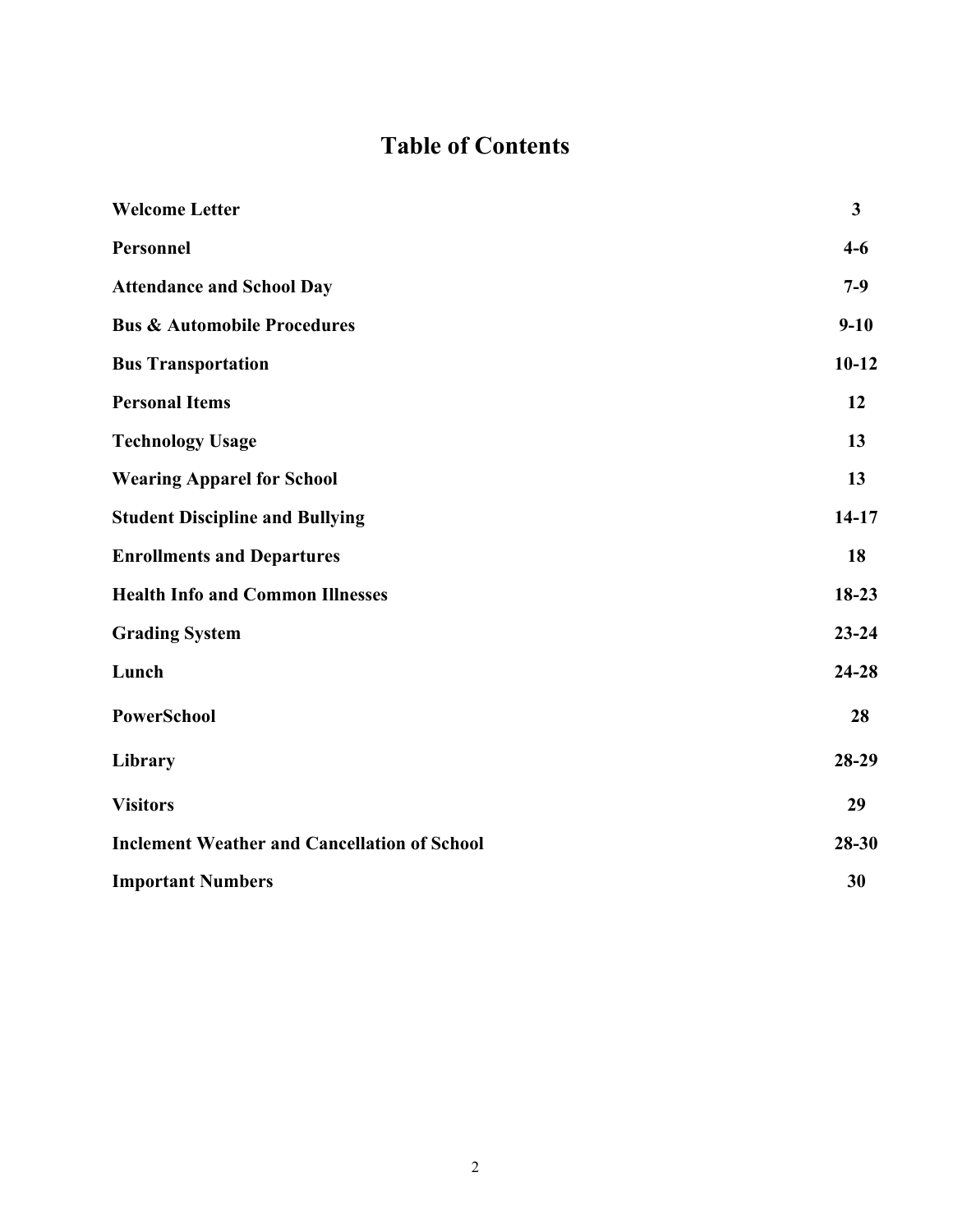June 19, 2019

Students and Parents,

Welcome to the 2019-20 school year in the Smithville R-II School District. We look forward to a wonderful year with you and your child!

This handbook contains the policies and procedures all of our elementary schools follow to ensure a safe learning environment for students and staff. Please take some time to become familiar with its contents and review important items with your child. You might find it beneficial to keep the handbook in a convenient place for reference throughout the school year. You may find the addendum on our webpages as well as links to specific board policy.

The Horizon, Maple, and Eagle Heights Elementary staff strives to provide high quality educational and co-curricular opportunities for each child. We hold the belief that each child has the potential to be a successful leader and we invite you to become our partners in helping your child to reach his/her full potential.

Sincerely,

Mrs. Denise Harwood Dr. Rena Hawkins Mrs. Holly Schrage

Horizon Principal Maple Principal Eagle Heights Principal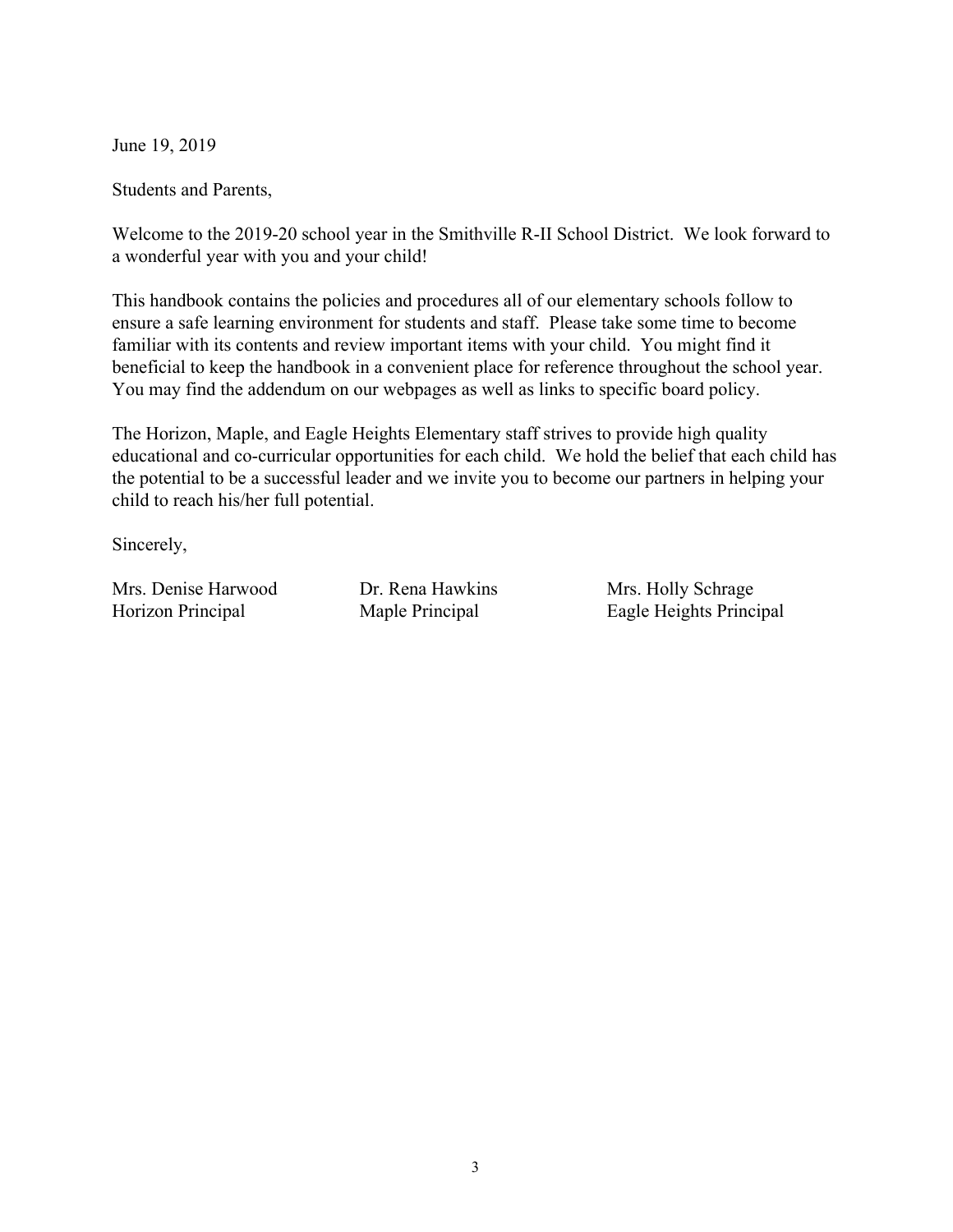#### **HORIZON ELEMENTARY PERSONNEL Principal** Mrs. Denise Harwood

**Assistant Principal** Mr. Casey Kuska

#### *Classroom Faculty*

| <b>Early Childhood</b>                                                                                                                                                 | Mrs. Toni McLaughlin                                                                                                                                                                                                                                                                                            |
|------------------------------------------------------------------------------------------------------------------------------------------------------------------------|-----------------------------------------------------------------------------------------------------------------------------------------------------------------------------------------------------------------------------------------------------------------------------------------------------------------|
| Kindergarten                                                                                                                                                           | Mrs. Rachel Cocalic, Mrs. Gina Parks, Mrs. Lane Traub                                                                                                                                                                                                                                                           |
| <b>Grade One</b>                                                                                                                                                       | Mrs. Rhonda Henshaw, Mrs. Kim Roske, Mrs. Stephanie Sneed                                                                                                                                                                                                                                                       |
| <b>Grade Two</b>                                                                                                                                                       | Mrs. Nicole Johnson, Mrs. Molly Petrie, Ms. Elaine Stewart                                                                                                                                                                                                                                                      |
| <b>Grade Three</b>                                                                                                                                                     | Ms. Jill Billings, Mrs. Erin Ellis, Mrs. Michelle Price                                                                                                                                                                                                                                                         |
| <b>Grade Four</b>                                                                                                                                                      | Ms. Jenna Crain, Mrs. Christine Deihl, Mrs. Megan Jermain                                                                                                                                                                                                                                                       |
| <b>Grade Five</b>                                                                                                                                                      | Ms. Ashley Homan, Mrs. Jamie Luppes,, Mrs. Emilie Meyer                                                                                                                                                                                                                                                         |
| <b>Grade Six</b>                                                                                                                                                       | Mr. Jake Butterworth, Mrs. Jennifer Hedgecorth, Mrs. Hannah Mangan                                                                                                                                                                                                                                              |
| <b>Counselor</b><br>Art<br><b>Music</b><br>P.E.<br>Innovation/Tech.<br><b>Reading</b><br><b>Reading Res. Aide</b><br>Librarian<br><b>Gifted (Quest)</b><br><b>Band</b> | <b>Special Areas Faculty</b><br>Mrs. Ronda Boyd<br>Mrs. Emily Way<br>Mrs. Jennie Phipps<br>Mr. Nathan Barker<br>Mrs. Paige Scheibe<br>Mrs. Denise Hahn<br>Mrs. Sandra O'Donnell<br>Mrs. Ellen Sumerall<br>Mrs. Sarah Young, Mrs. Ashley McWhinnie<br>Mr. Thomas Brockman, Mr. Dalton Haberman, Mrs. Leah Kubala |
| <b>Special Services</b><br>Speech/Language<br><b>ECSE IA</b><br><b>Special Services IAs</b><br>Process Coord.<br>OT/PT                                                 | <b>Special Services Faculty</b><br>Mrs. Katie Bryan, Mrs. Kristen Gromacki, Mrs. Diana Sinclair<br>Mrs. Kay McCall<br>Mrs. Melissa Conrad, Mrs. Jennifer Cramer, Ms. Cari Klein, Mr. Jacob Simpson<br>Ms. Jennifer Stanley<br>Mrs. Susan Holden, Mrs. Corrie Tice                                               |
| <b>Nurse</b><br><b>Behavior Int.</b><br><b>Family Resource Sp.</b><br><b>Custodial Staff</b><br><b>Cafeteria Manager</b>                                               | <b>Support Staff</b><br>Administrative Assts. Mrs. Christy Gilley, Mrs. Tarryn Hickman<br>Ms. Donna Catlett<br>Mrs. Cody Wilson<br>Ms. Lisa Manz<br>Mr. Ryan Clark, Mr. Danny Ralston, Mrs. Donna Staggs<br>Mrs. Jackie Rembolt                                                                                 |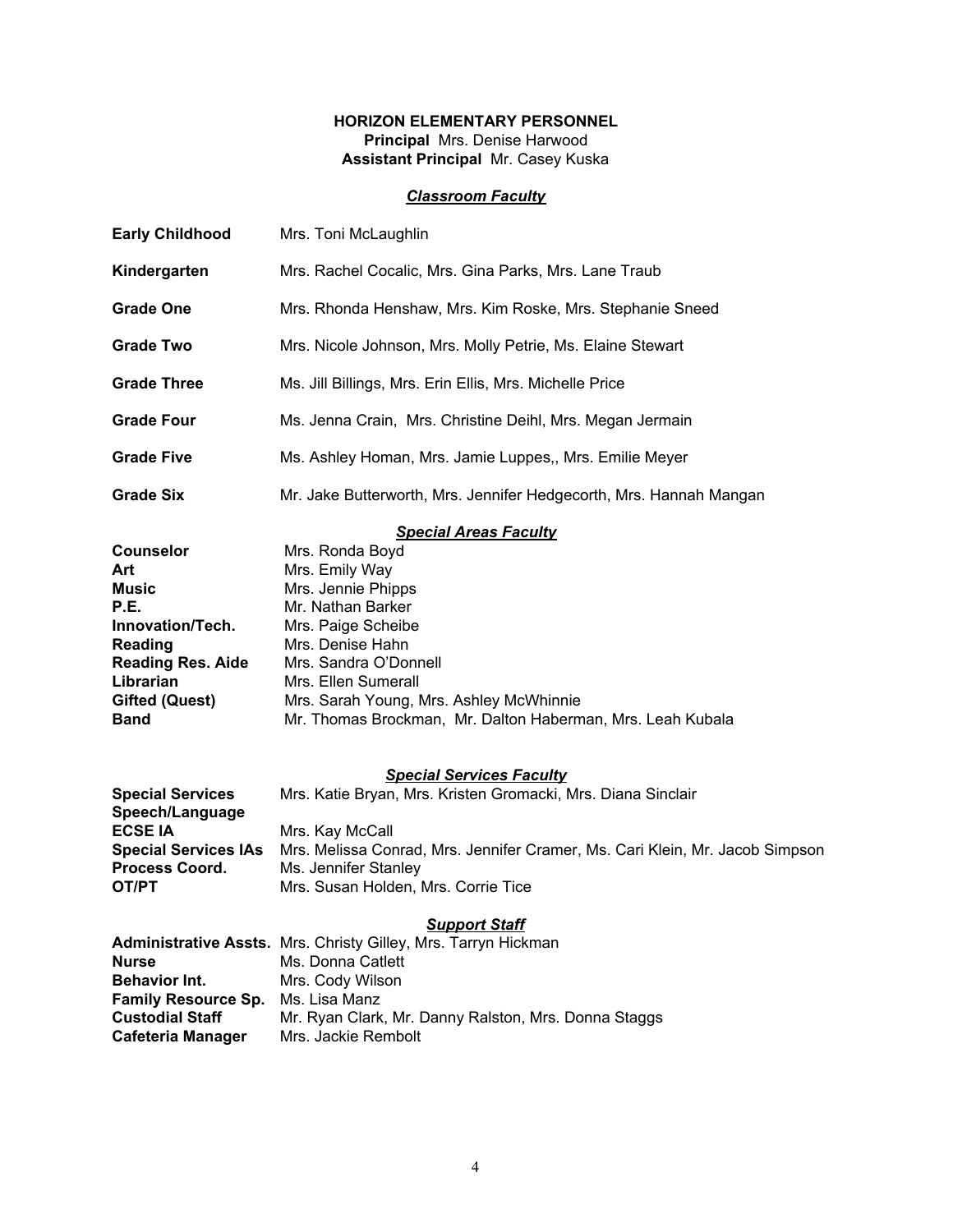#### **MAPLE ELEMENTARY SCHOOL PERSONNEL Principal** Dr. Rena Hawkins  **Assistant Principal** Dr. Eric Carlin

#### *Classroom Faculty*

| <b>Early Childhood</b> | Mrs. Joni Collins                                             |
|------------------------|---------------------------------------------------------------|
| Kindergarten           | Mrs. Sarah Claytor, Mrs. Angel Garrett, Miss Haley Schmidt    |
| <b>Grades One</b>      | Mr. Aaron Bowlin, Miss Emily Bradford                         |
| <b>Grade Two</b>       | Mrs. Abrielle Bartley, Mrs. Jana Lakatos, Miss Maddy Johnson  |
| <b>Grade Three</b>     | Mrs. Mary Beth Montesano, Mrs. Kassie Reade, Mr. Dalton Welch |
| <b>Grade Four</b>      | Miss London Bundridge, Miss Anna Fischer, Miss Allie Lewis    |
| <b>Grade Five</b>      | Mrs. Sheri Greenfield, Mrs. Hannah Hensley, Mrs. Abbey Meyer  |
| <b>Grade Six</b>       | Mrs. Angela Herndon, Mrs. Katy Gaines                         |

#### *Special Areas Faculty*

| Counselor                     | Mrs. Christina Hough                                  |
|-------------------------------|-------------------------------------------------------|
| Art                           | Mrs. Jenny Haddock                                    |
| <b>Music</b>                  | Miss Chloe Hall                                       |
| <b>Band</b>                   | Mr. Thomas Brockman, Mrs. Kubala, Mr. Dalton Haberman |
| Quest                         | Mrs. Ashley McWhinnie, Mrs. Sarah Young               |
| P.E.                          | Mr. Todd Opperman                                     |
| Reading                       | Mrs. Lesa Quinn                                       |
| <b>Reading Resource Aides</b> | Mrs. Teresa Moorshead                                 |
| <b>Pathways to Rdg Coach</b>  | Mrs. Denise Hahn                                      |
| Librarian                     | Mrs. Teresa Kathcart                                  |
| <b>Innovation/Tech Lab</b>    | Mrs. Sara Freeman                                     |

#### *Special Services Faculty*

**Speech/Language** Mrs. Mary Veselic

**ECSE IA** Mrs. Corrie Cox **Process Coordinator** Mrs. Amy Baugh

**Special Services** Mr. Brandon Peck, Mrs. Janet Smith, Miss Allie Storm **Special Services IAs** Mrs. Dannel Blackwell, Ms. Amy Cangelosi, Mrs. Tricia Casaos, Mrs. Melissa Cogan, Mrs. Becky Lockwood, Mrs. Kim Miller **Process Coordinator** Miss Jennifer Stanley (ECSE) **OT/PT** Mrs. Susan Holden/Mrs. Corrie Tice

#### *Support Staff*

**School Nurse** Mrs. Cassie Lawhon **Behavioral Specialist** Mr. Steven Woods **Cafeteria Manager** Cindy Gullett Cafeteria Staff Bonnie Green, Vickie Osborn

**Administrative Assistants** Mrs. Kay George, Mrs. Alison Fisher **Custodial/Maint.** Mr. Charles Layton, Mr. Randy Holmes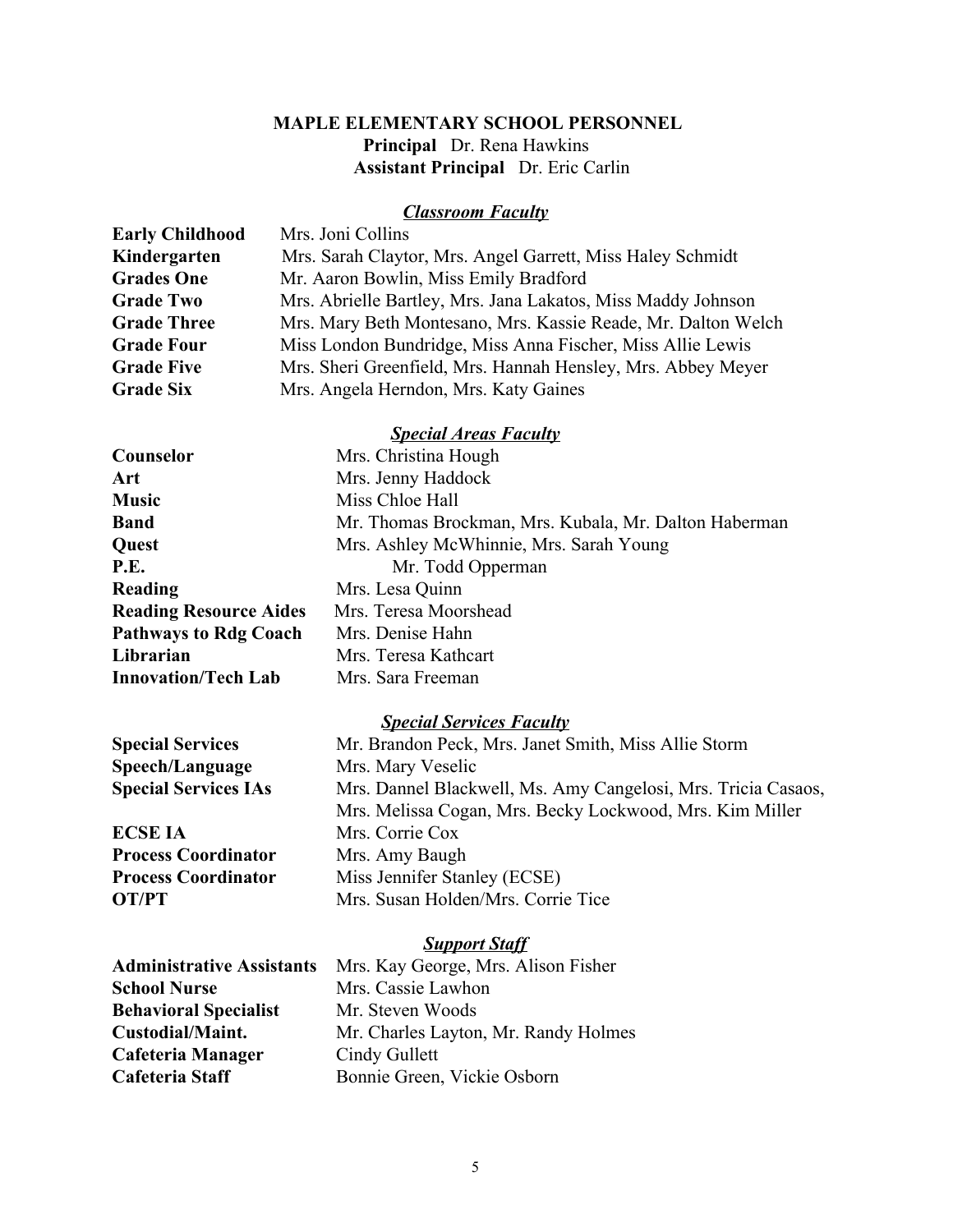#### **EAGLE HEIGHTS ELEMENTARY PERSONNEL**

Principal…..Mrs. Holly Schrage Assistant Principal…..Mrs. Renee Slack Counselor….. Mrs. Callie Downey

#### **Classroom Faculty**

| <b>Special Areas Faculty</b>        |                                                                                  |  |
|-------------------------------------|----------------------------------------------------------------------------------|--|
| Grade Six                           | Mr. Lance Cowan, Mrs. Audra Baber, Mr. Jim Watt                                  |  |
| <b>Grade Five</b>                   | Mrs. Jocelyn Ewald, Mr. Jon Schanuel, Mrs. Cyndi Crouch                          |  |
| Grade Four                          | Mr. Clint Brittain, Mrs. Carissa Cowan, Ms. Olivia Scott                         |  |
| <b>Grade Three</b>                  | Ms. Amy Boynton, Mrs. Michelle Steelman                                          |  |
| Grade Two                           | Mrs. Rachel Steffen, Mrs. Angee Schmidt                                          |  |
| Grade One                           | Mrs. Megan Britton, Mrs. Lindsay Edwards, Mrs. Shannon Helms                     |  |
| Kindergarten<br><b>Kathy Mattke</b> | Mrs. Pam Heisey, Mrs. Brittany Huckeby, Ms. Peggy Renz, Mrs. Erica Sellars, Mrs. |  |
| $ECH$ – Pre-K                       | TBD                                                                              |  |

| Ms. Andrea Aeschilman                                      |
|------------------------------------------------------------|
| Mr. Daniel Venner                                          |
| Mrs. Sara Young, Mrs. Ashley McWhinnie                     |
| Mr. Ross Parker                                            |
| Mrs. Nicole Tornow                                         |
| Mrs. Lauren Bennaka                                        |
| Mrs. Lacey Lewis                                           |
| Mr. Thomas Brockman, Ms. Leah Downard, Mr. Dalton Haberman |
|                                                            |

#### **Special Services Faculty**

| Spec. Services | Ms. Angela Giammalva, Ms. Candace Cameron           |
|----------------|-----------------------------------------------------|
| Process Coord. | Mrs. Dana Owens                                     |
| Speech/Lg.     | TBD.                                                |
| Instr. Assts.  | Ms. Rose Hoyes, Mrs. Donna Irwin, Mrs. Lori Stangl, |

#### **Support Staff**

| <b>Nurse</b>      | Mrs. Emily Houghton                        |
|-------------------|--------------------------------------------|
| Admin, Assts.     | Mrs. Stephanie Phipps, Mrs. Lacey Boydston |
| Behavior Int.     | TRD                                        |
| Custodial         | Mrs. Duana Swindall, Mr. Ken Snyder        |
| Cafeteria Manager | Ms. Anna Curtis                            |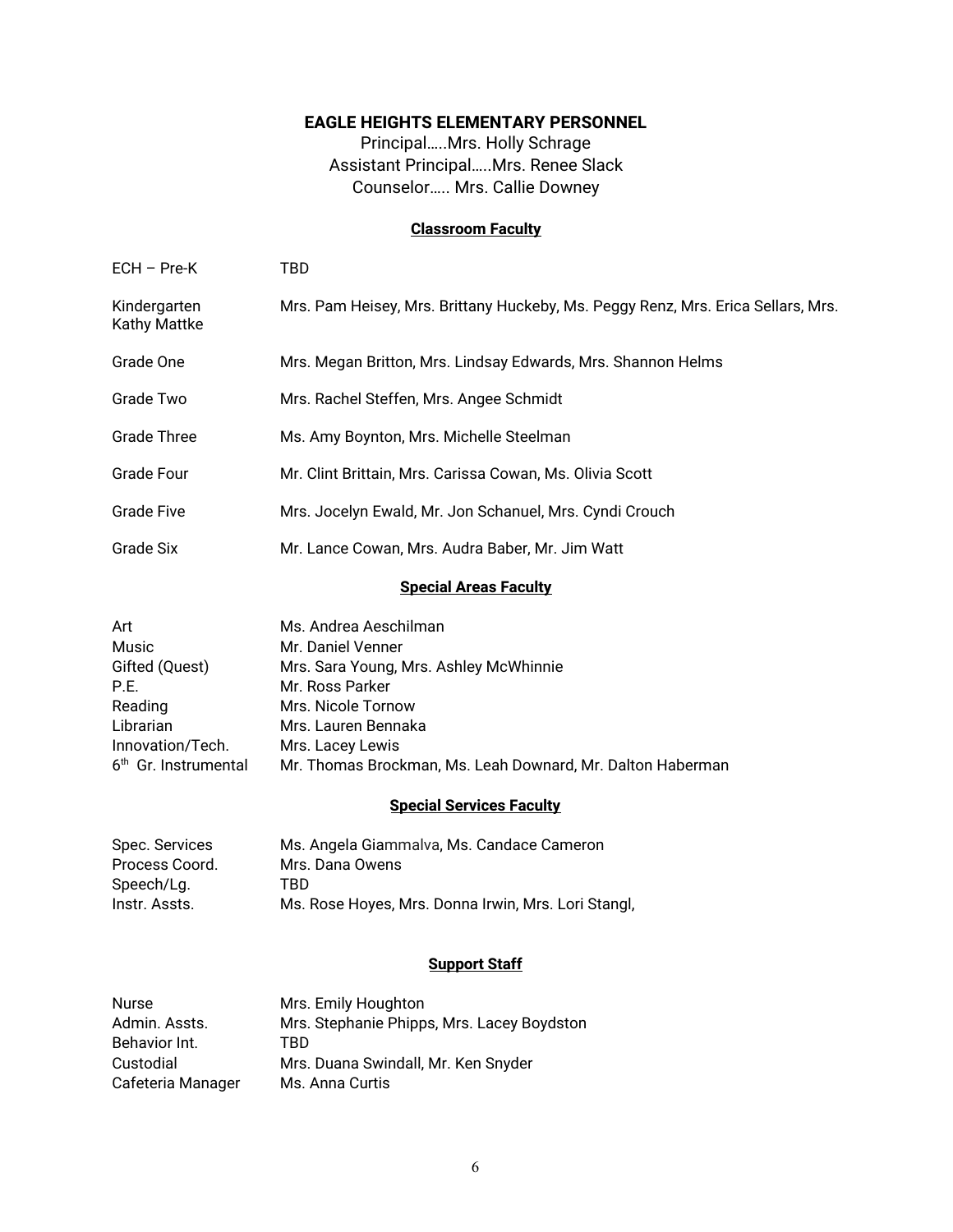### **SMITHVILLE ELEMENTARY STUDENT HANDBOOK**

#### **SCHOOL DAY**

| Starting time:                   | $8:45$ a.m.<br>$9:05$ a.m. | Mon. Tues. Thurs. Fri. Students riding in private vehicles<br>to school should arrive no earlier than 8:30 a.m.<br>Late start Wednesdays. Students riding in private vehicles<br>to school should arrive no earlier than 8:50 a.m. |
|----------------------------------|----------------------------|------------------------------------------------------------------------------------------------------------------------------------------------------------------------------------------------------------------------------------|
| Dismissal time:                  | $3:40$ p.m.                | Students being picked up by parents and students riding the<br>buses will be dismissed at 3:35 p.m.                                                                                                                                |
| Early Childhood:                 |                            | 8:30 – 11:45 AM session. Does NOT operate on Wednesday.<br>$12:25 - 3:40$ PM session. Does NOT operate on Wednesday.                                                                                                               |
| MES Low Incidence: $8:45 - 3:40$ |                            | Does NOT operate on Wednesday.                                                                                                                                                                                                     |

#### **ARRIVAL**

Parents dropping off students by private vehicle are asked to pull through the parent drop-off lane to unload. To keep traffic flowing, please pull forward as far as possible, and unload in a timely manner. For safety purposes, students should only exit the vehicle from the passenger side.

There is no parking in the drop-off lane during morning arrival times, so traffic may flow through smoothly and quickly. Do not attempt to pass a vehicle that is unloading – this is not a safe practice. For safety purposes, there is no parking in the bus driveway or student drop off lane during morning arrival times and afternoon loading times.

**Arrival of a student after the regular start time:** The parent must check the student in through the office and obtain a tardy pass.

**Early Childhood/MES Low Incidence:** Parents will need to park their car in the parking lot and walk their students to the front doors. The Early Childhood teachers will be waiting outside the doors for the students to arrive.

#### **DISMISSAL**

#### **Horizon: Transportation Information - Pickup and Dropoff**

**Bus Riders** - Busses will pick up and drop off in the bus loop. The bus company will let you know where your stop is near your house and will provide you a timeframe that the bus arrives. Kindergarten students require an adult to meet them at the bus stop for safety reasons.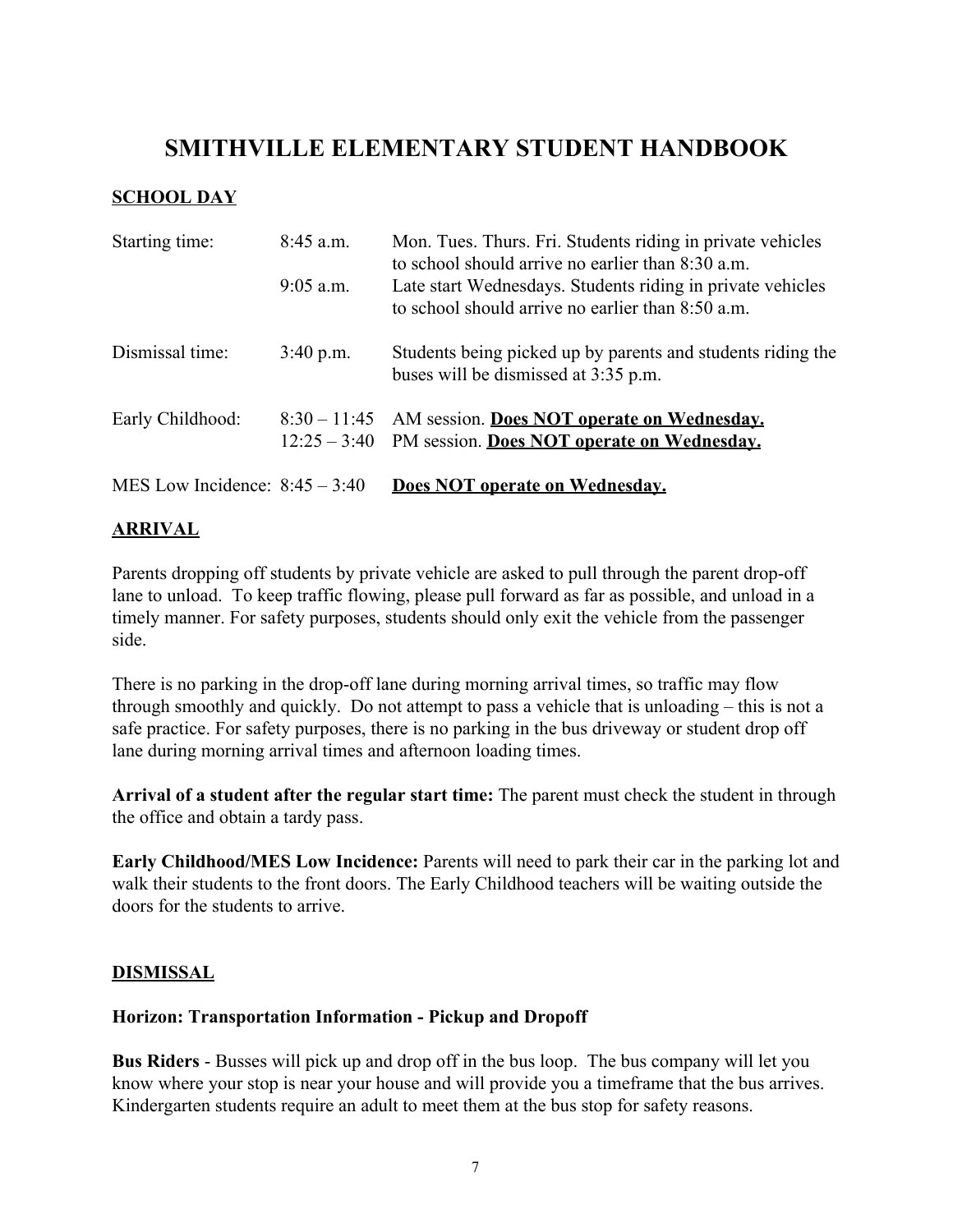**Parent drop off/pick up** - Enter and exit through the parking lot. Cars will be unloaded in the morning along the curb with students entering through the main entrance and loaded in the afternoon along the sidewalk, there will be cones. If you follow the red arrow and car, you can see the direction that the cars will move through the lot for pickup and dropoff. You must come from the main campus to enter the car rider line.

In the mornings, the 92 gate will be open for you to enter from the south, afternoons that gate is locked and you will have to come through the main campus.

At the end of the day, students who are being picked up by their parents will be dismissed through the designated doors exiting onto the parking lot using a valet system. Adults should remain in their vehicle pulling forward into the loading zone. A staff member will walk your student to the car and assist with loading. Parents should display their school provided placard, obtained at registration or back to school night, in their window with their student's first and last name. Anyone without a placard must show identification.



**Maple Parent-pickups:** Students being picked up by private vehicle are called to the gym for dismissal first. vehicles enter and exit the parent pickup loop from Maple Lane. Adults should remain in their vehicle pulling forward into the loading zone. A staff member will walk your student to the car and assist with loading. Parents should display their school provided placard, obtained at registration or back to school night, in their window with their student's first and last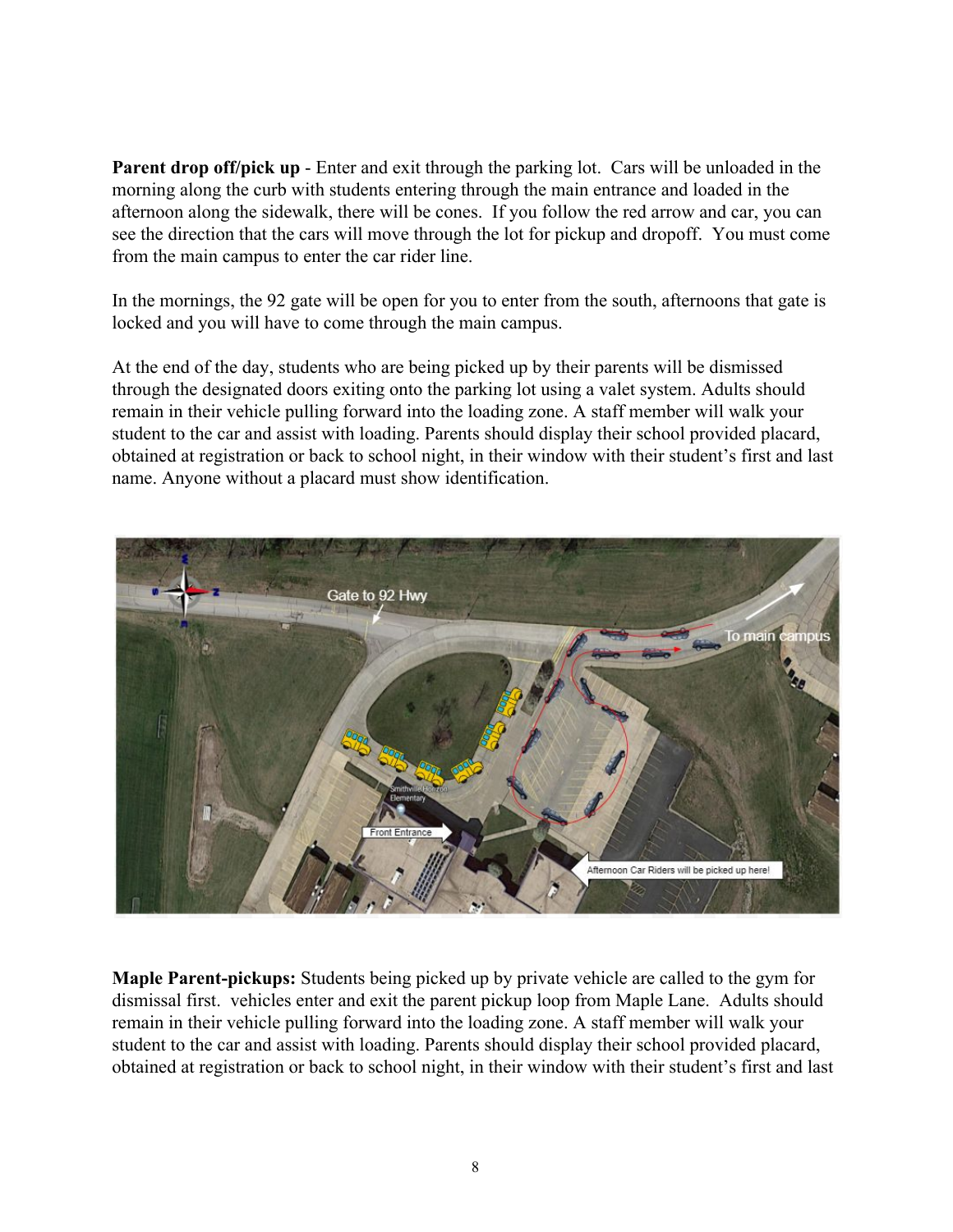name. Anyone without a placard must show identification. Bus students and walker/bike riders will be walked out by teachers at the end of the day.



**Eagle Heights Parent-pickups:** At the end of the day, students who are being picked up by their parents will be dismissed through the designated doors in the front of the building exiting onto the parking lot using a valet system. Adults should remain in their vehicle pulling forward into the loading zone. A staff member will walk your student to the car and assist with loading. Parents should display their school provided placard, obtained at registration or back to school night, in their window with their student's first and last name. Anyone without a placard must show identification in the office.

**Early Childhood/MES Low Incidence:** Parents will need to park their car in the parking lot and walk to the front doors. The Early Childhood teachers will be waiting outside the doors with their students awaiting parents for dismissal.

**Dismissal of a student before the regular dismissal time**: His/her parent or guardian must sign the dismissal sheet at the office. *All student releases must be completed through the office or nurse.*

**Change in plans:** The office must be notified of any change in plans regarding a student's routine at the end of the day, i.e., riding a different bus, walking home instead of riding the bus, going home with a friend, picked up by a different person, etc. Otherwise, the student will follow the normal routine. We ask that parents send a note to the teacher, *or call the office prior to 3:00 p.m.* The end of the day is a hectic time in the office, and we want to be certain that we have time to notify the teacher and student of any changes. If it becomes necessary to for a permanent change in routine, please notify the school in writing.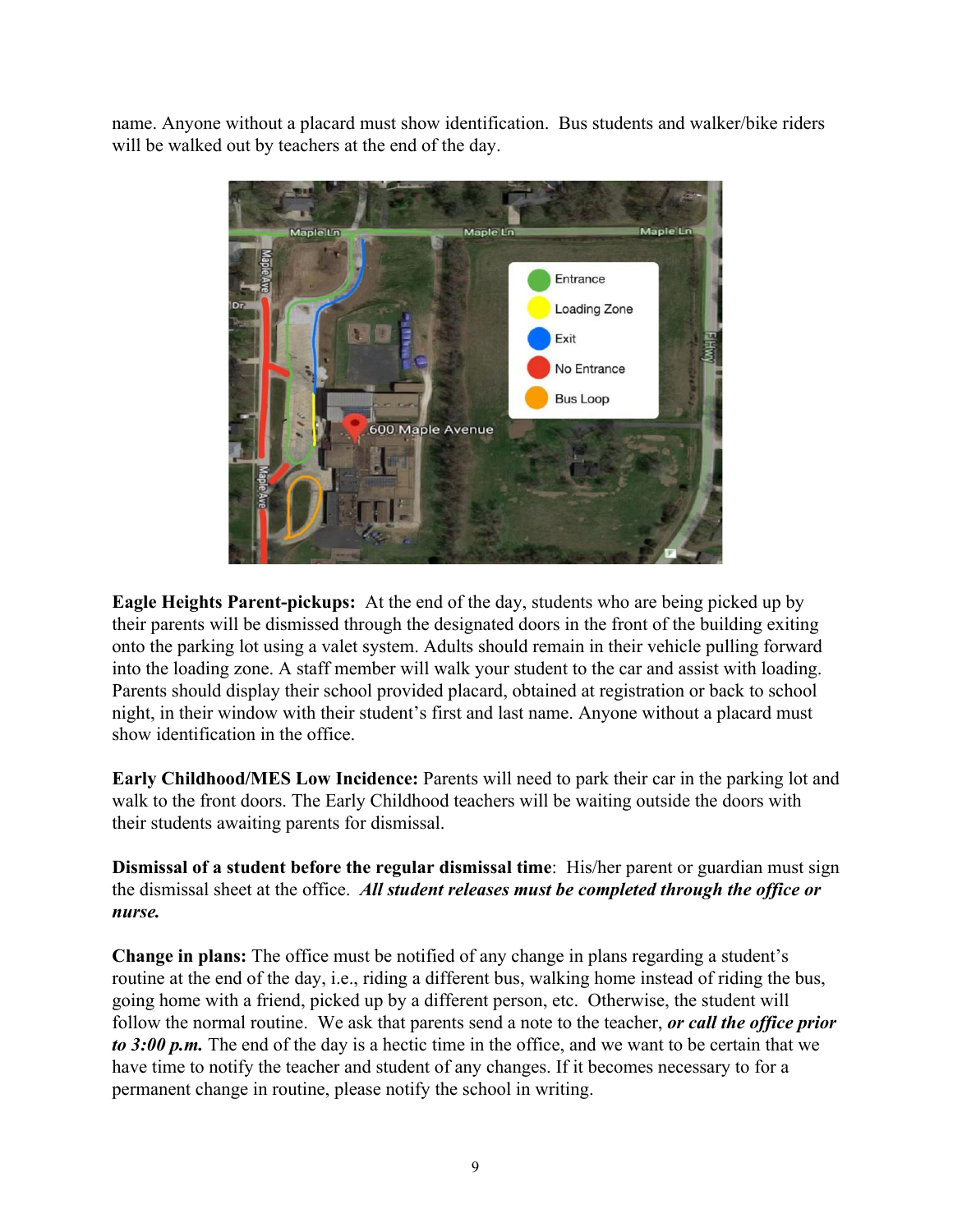#### **ATTENDANCE**

**Regular attendance:** Our official school day is from 8:45 A.M. until 3:40 P.M. (Wednesday is 9:05 A.M. to 3:40 P.M.) To have perfect attendance, a student must be in school each day throughout the school year from 8:45 A.M. until 3:40 P.M. Students who are tardy or who check out early will **not** qualify for perfect attendance recognition at the end of the school year. Leaving early from field trips and parties will count against perfect attendance at the end of the year.

Regular school attendance is an important factor in a child's academic progress. Unless a child is ill, he/she should be in attendance. If at all possible, doctor appointments should be made after school to promote attendance and thereby increase achievement.

Letters will be sent home quarterly as needed. Students with excessive absences will be reported to the Division of Family Services or the Juvenile Justice System.

**Absence:** When your child is absent from school, please telephone the school between 8:30 and 9:30 A.M. so we will know where your child is. If we do not receive a telephone call from you, for your child's protection, we will attempt to reach you to check on the whereabouts of your child. Please send a note with the child when he/she returns to school following an absence, stating the reason they were absent so we may maintain accurate records. If a child has excessive absences, then a doctor's note will be required.

**Physical Education, Recess, and Planned Activities:** To excuse a child from physical education, it is necessary to provide a note from your child's doctor recommending that he/she not participate. Please include in the note the length of time your child should not participate in physical education or recess, and the reason for the excuse. Students will not be allowed to sit out without a note.

Because regular exercise is important for the physical development of children, all students are also expected to participate in recess. When the weather is cold, please make certain that your child is dressed properly for recess. If the temperature or wind chill is below twenty degrees, students will be kept indoors for recess. Students will also have indoor recess if the temperature or heat index is above ninety-five degrees.

**Communication:** Communication between home and school is very important. Students will have a daily folder and/or planner to keep track of their work and school correspondence. Please check their backpacks daily for them.

Telephone conversations are also an important way to keep the lines of communication open between the school and home. Please remember that all calls during the school day will go directly to voicemail and will be returned as soon as possible by the staff member. Another way to contact staff is by using their email address.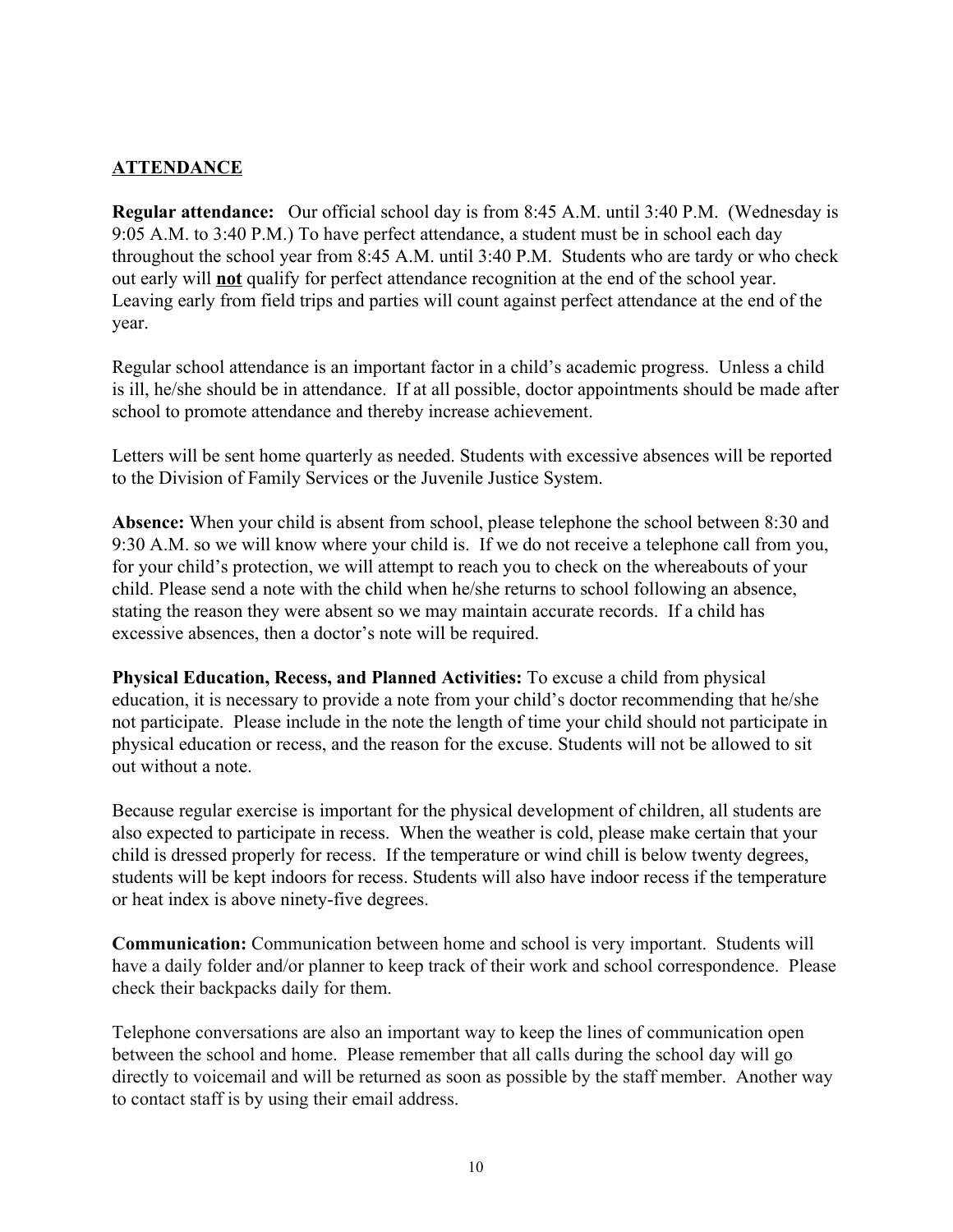Each building utilizes social media, the school website and newsletters to keep families up to date.

#### **BUS AND AUTOMOBILE PROCEDURES**

Please read the information below to help prevent accidents on campus and on the bus:

#### **Horizon Elementary Procedures:**

- 1. The circle drive is for one-way traffic only.
- 2. The circle drive is for bus traffic only between the hours of  $8:00 9:30$  a.m. and  $3:00 1$ 4:15 p.m.
- 3. Buses will unload in the circle drive. Students will enter the building through the front doors.
- 4. Students riding to school in automobiles will be unloaded in the parent parking lot and enter the building through the main entrance. Do not park along the curb in the parent parent drop-off lane. This is for loading and unloading students only. If you plan to enter the building, please park in the parking lot.
- 5. Students riding to school in an automobile should arrive at school between 8:30 and 8:45 a.m. Do not bring your child to school before 8:30 a.m. On late start Wednesdays, do not bring your child to school before 8:50 a.m. as school starts at 9:05 a.m.
- 6. Upon dismissal, all bus students exit the building through the main entrance or gym doors.
- 7. Students riding buses home are dismissed beginning at 3:40 p.m. Groups of buses will pick up students in front of the school between 3:40 p.m. and 3:55 p.m. .
- 8. Do not park your car in the circle drive or in the parent pick-up lane at dismissal.A parked car causes congestion for everyone and difficulties for bus drivers. Signs are posted in the circle drive, which prohibit parking in the circle drive during pick-up time. Please help us maintain a safe setting by adhering to these signs. Set a good example for our children by not walking between parked buses in the circle driveway.
- 9. Students who are being picked up by a parent during dismissal will be dismissed at 3:35 p.m. through the designated doors which lead to the parking lot. Parents will wait in a moving line through the parking lot and a staff member will assist your child in the loading zone. This is a similar process to arrival and the traffic will continue to move. Please have your student placard visible in your front window for staff.

#### **Maple Elementary Procedures:**

- 1. The first circle drive in front of the elementary school is for school bus traffic only.
- 2. All private vehicles should use the entrance marked for private vehicles, entering from the "entrance" lane, and exiting from the "exit" lane on Maple Lane.
- 3. Private vehicles bringing students to school should enter the north parking lot, and unload students along the plaza area. Students should enter through the main entrance.
- 4. Buses will unload in the area in front of the Maple Elementary School. Students will enter the building through the front doors.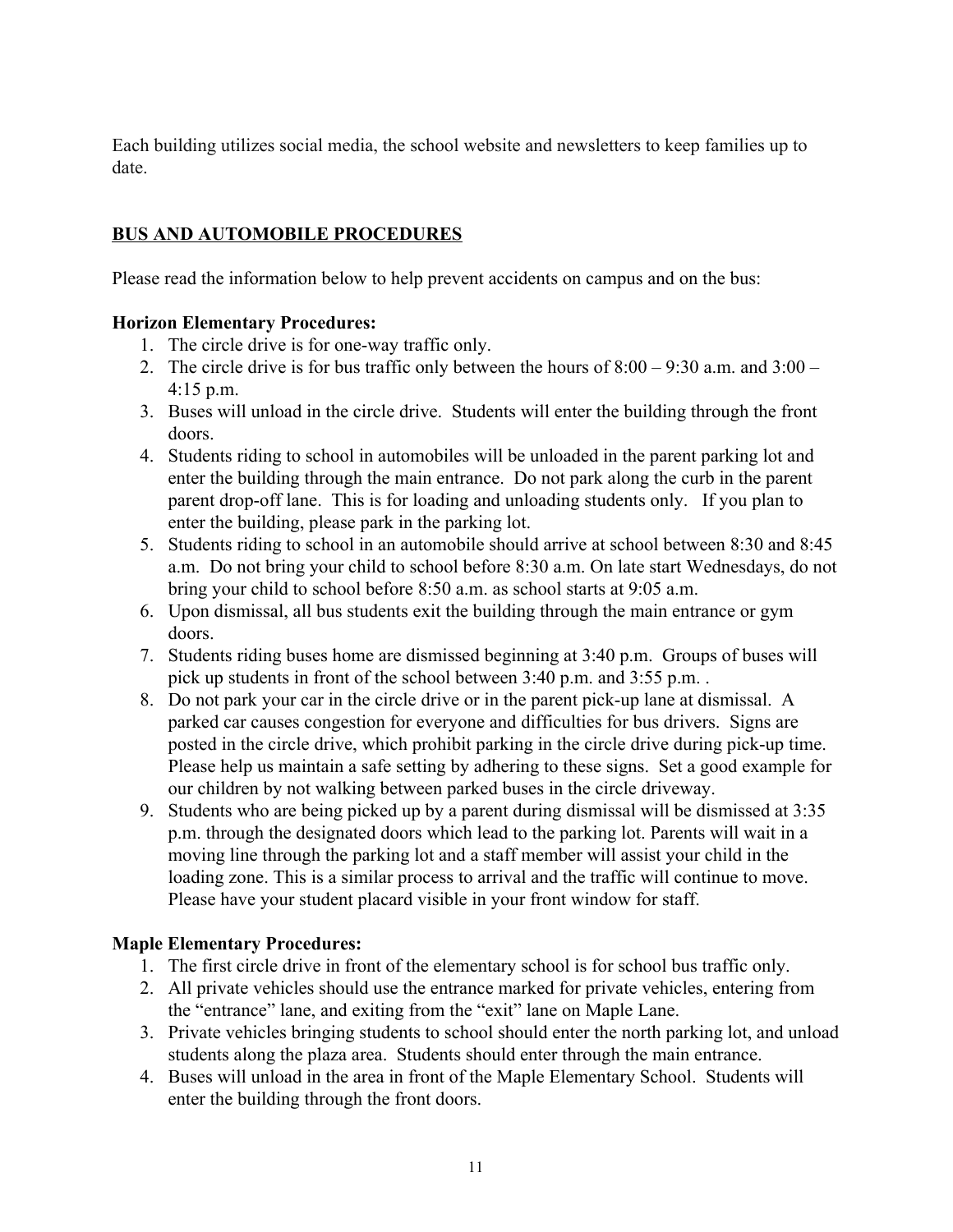- 5. Students walking to school or riding in an automobile should arrive at school between 8:30 and 8:45 a.m. Please do not bring your child to school before 8:30 a.m. on Monday, Tuesday, Thursday, or Friday or 8:50 a.m. on late start Wednesdays.
- 6. Upon dismissal, all bus riders exit the building through the front doors or cafeteria doors.
- 7. Students riding buses home are dismissed beginning at 3:40 p.m.. Groups of buses will pick up students in front of the school between 3:40 and 4:00 p.m. Please do not enter the bus loading drive.
- 8. Please do not park your car in the circle drive in front of the school at dismissal time while you go into the school to pick up your child. Help us maintain a safe setting by adhering to this request. Set a good example for our children by not walking between parked buses in the circle driveway.

#### **Eagle Heights Elementary Procedures:**

- 1. The parking lot located behind the school directly off of F Highway is for bus traffic and staff parking only during normal school hours. Upon dismissal, all bus students exit the building through the cafeteria.
- 2. Buses will unload behind the school. Students will enter the building through doors connecting to the cafeteria.
- 3. Students riding to school in automobiles will be unloaded in the front parent parking lot located directly off of 188th. Students will enter the building through the main entrance. **Please do not park and leave your car unattended along the curb. This is for loading and unloading students only. If you plan to enter the building, please park in the parking lot.**
- 4. Students riding to school in an automobile should arrive at school between 8:30 and 8:45 a.m. Do not bring your child to school before 8:30 a.m. On late start Wednesdays, do not bring your child to school before 8:50 a.m. as school starts at 9:05 a.m.
- 5. For dismissal, parents will wait in a moving line through the parking lot and a staff member will assist your child in the loading zone. This is a similar process to arrival and the traffic will continue to move. Please have your student placard visible in your front window for staff.
- 6. Students riding buses home are dismissed beginning at 3:40 p.m. Groups of buses will pick up students behind the school.

#### **BUS TRANSPORTATION**

School bus routes will be based upon the permanent residences of eligible students. Unless required by law or an emergency situation, the district will provide transportation for students only within the student's designated attendance area. If a parent chooses for the student to attend a school or before or after school care center that is outside the designated attendance area, the parent is responsible for providing transportation.

Students desiring transportation services within the Smithville R-II School District to and from a location other than their permanent residence may be permitted to receive such services on a space-available, first-come, first-served basis. This applies to alternative custody arrangements.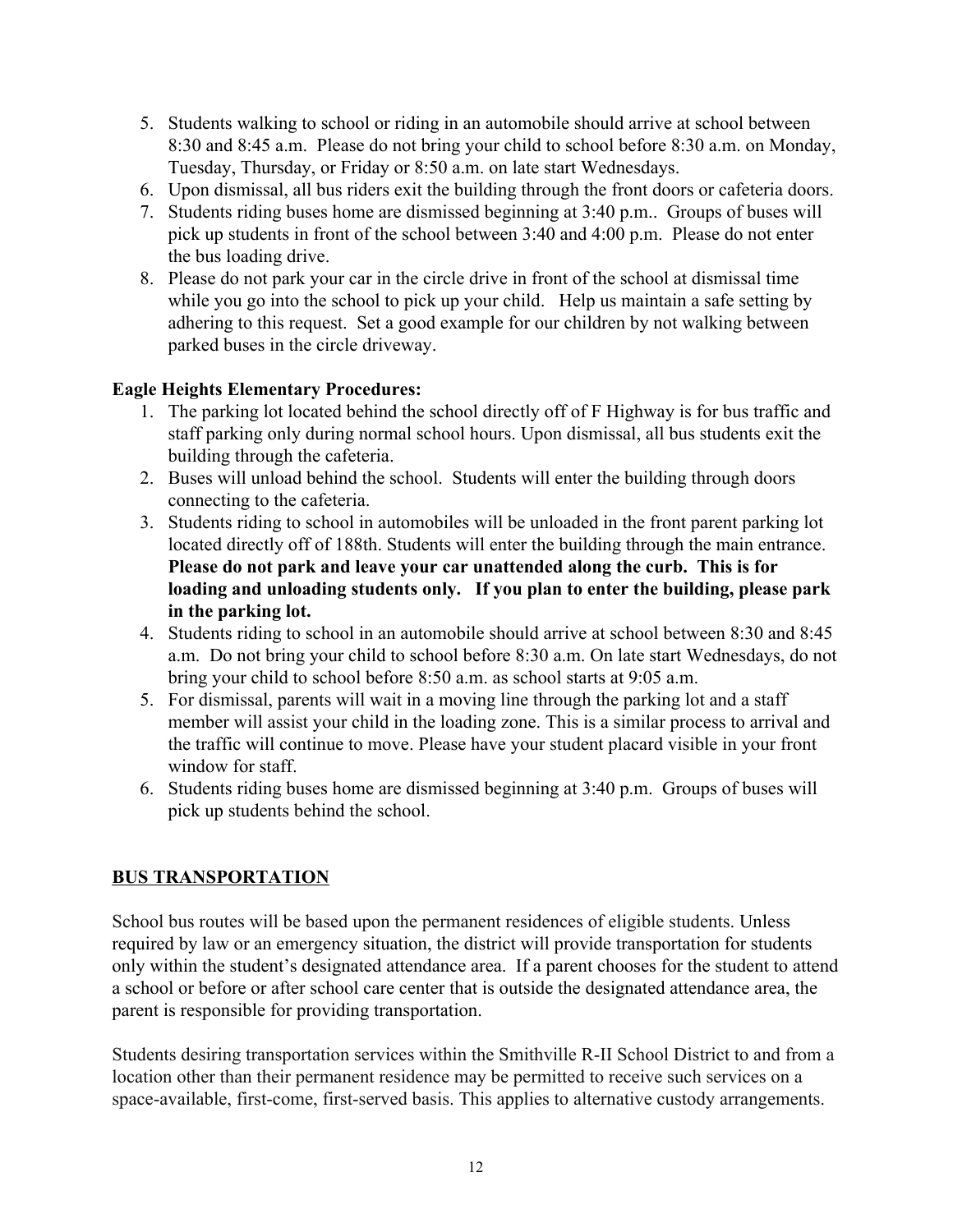Parents or guardians must complete an application and submit it to the Smithville R-II School District Administrative Office in order to receive route change approval. Application request forms shall be made available at each K-12 school building or on the Smithville R-II School District's website under the link to Transportation. Requests for the new school year should be made by July 1. The phone number to Coulter Bus Company is 532-0655.

#### **Rules and Regulations for Students Riding the Smithville R-II School Buses:**

*The local administration shares the responsibility of training students to be good passengers and to observe the following regulations/guidelines that are established for school bus discipline and safety.*

The driver will issue a misconduct notice to students who choose not to follow school bus regulations. Misconduct notices will be issued as follows:

**First Misconduct Notice:** Serves as a warning to the student that inappropriate behavior will not be tolerated. Student will conference with an administrator and parents will be notified.

**Second Misconduct Notice for the Same Behavior/Action:** Student will conference with an administrator. An appropriate consequence will be assigned and parents will be notified.

**Third Misconduct Notice for the Same Behavior/Action:** Student will be suspended from riding the bus for a period of up to 10 school days.

#### *A misconduct notice must be signed by the parent. Transportation Misconduct Notices resulting in a bus suspension prohibit a student from riding all buses in service that are transporting students to and from school. A student may not be suspended from a school bus, then board another bus to receive transportation services during his/her suspension period.*

- 1. When boarding the bus, students are to be seated and remain seated until arrival at their destination. Student's shall never move or stand while the bus is in motion.
- 2. Band instruments are to be taken to the seat with the student and may be held or placed under the seat. Instruments may NOT be left with the driver or unattended in a seat or aisle. Instruments are not to be played on the bus.
- 3. No pets or other animals in boxes, jars or other containers will be allowed on the bus. Parents must transport.
- 4. Radios and other audio equipment will not be allowed on the bus. Headphones are permitted.
- 5. Students should remain quiet at all railroad crossings and there should be minimal noise while passing through towns.
- 6. NO EATING OR DRINKING ON THE BUS. (Except extra trips or as allowed by school.)
- 7. Students are NOT to place their hands or any other part of their body out of the windows. Nothing shall ever be thrown out the windows of the bus.
- 8. No fighting or horseplay on the bus. Classroom conduct shall be observed at all times.
- 9. Each student WILL be held accountable for any destruction of property, including damage to the bus or personal property.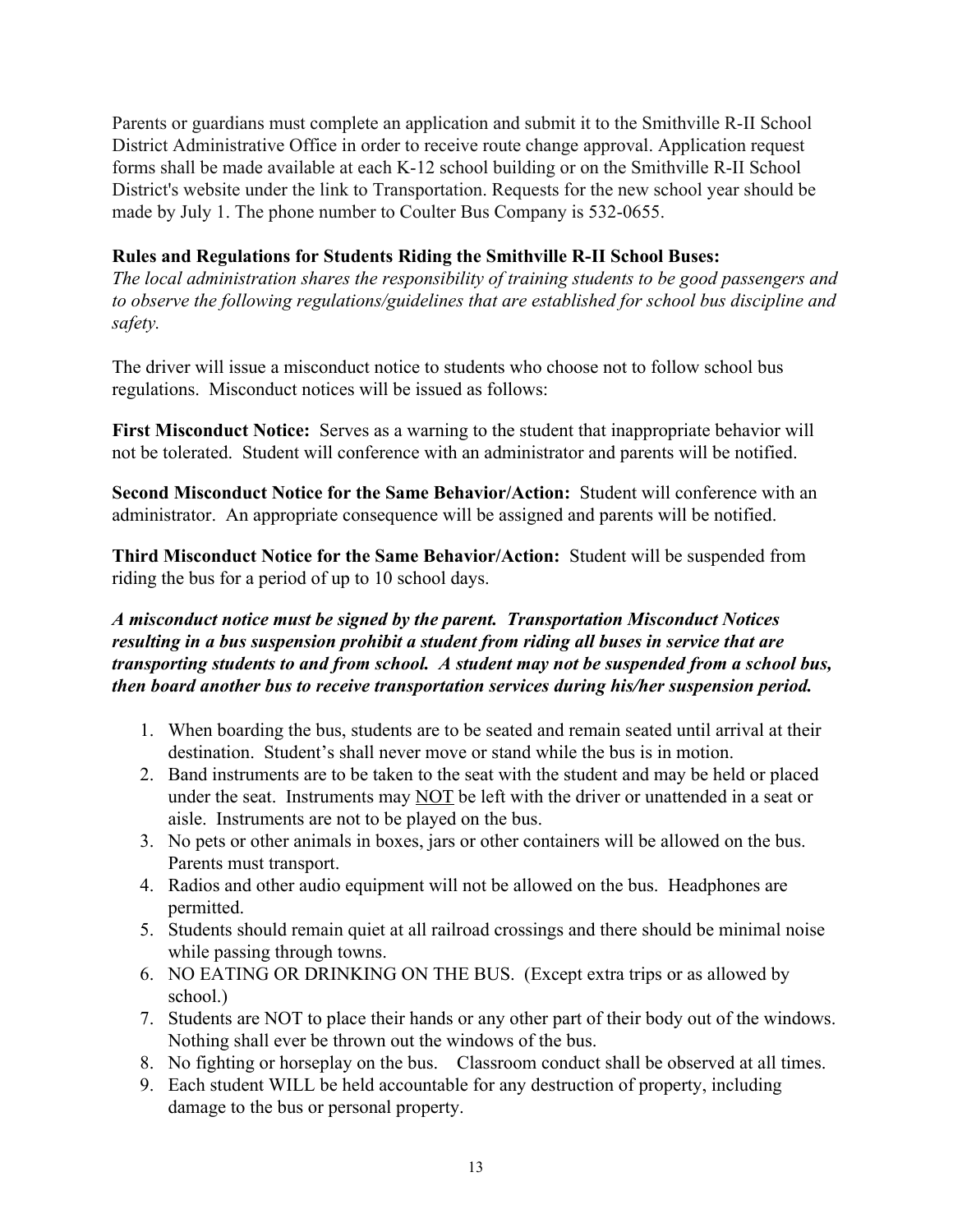- 10. Parents or guardians are to never board the bus for any reason.
- 11. The driver is in charge at all times. When on activity trips, the teacher/sponsor and driver are in charge.
- 12. The driver may not transport any person not regularly assigned to the bus unless otherwise authorized by building principal or designee.
- 13. The driver may assign each student a seat on the bus.
- 14. The use of alcohol, tobacco and/or drugs is NOT permitted on the bus or at the bus stops. The use of matches and/or lighters will not be permitted.
- 15. Obscene and unacceptable language, gestures and signs will not be tolerated.
- 16. Students (ALL grades) must pass 10 feet in front of the bus and establish eye contact with the driver before doing so. Students should NEVER walk behind the bus. Students are to stand a minimum of 10 feet back from the road while waiting for the bus.
- 17. Students are NOT to go to their mailbox until the bus has traveled away from the bus stop.
- 18. The school bus is an extension of school. All school rules and regulations which pertain to the students are applicable on the bus at all times.
- 19. Skateboards are NOT allowed on the bus. NO EXCEPTIONS.
- 20. Students may be videotaped while riding the school bus. The viewing of these tapes is subject to the guidelines set by the school district.
- 21. The use of cell phones and taking pictures with camera phones will not be allowed on the bus.

#### **PERSONAL ITEMS**

All articles of clothing that are going to be removed at school should be marked with your child's name. We have a box for "lost and found" items, but the box is emptied frequently. If your child loses an article of clothing, please check the "lost and found" as soon as possible to ensure the clothing is not discarded or given away.

Please do not allow your child to bring personal items such as electronic games, stuffed animals, toys, trading cards, etc. to school unless requested by a teacher. Conflict is often the result of having personal items at school. Also, items brought to school are frequently broken, lost, or stolen. Cell phone use is included in the district technology agreement and they should be used responsibly at the teacher's discretion. At no time should a cell phone be taken into the restroom. **We will not accept responsibility for personal items that are broken, lost, or stolen, nor will the Smithville R-II School District staff mediate between children or the parents of children if such an incident occurs.** When these items create a problem, they may be confiscated by bus drivers, teachers, or other staff members. We try to return confiscated items at the end of the school year, but there is no guarantee due to the possible time lapse. We cannot be responsible for items that are damaged or lost. It is best to simply not bring these items to school, as requested.

**Other Non-Permitted Items:** Students are not permitted to bring knives (including toy knives), water guns, cap guns, laser pointers, skateboards, roller blades, scooters or other items that may cause injury or conflict.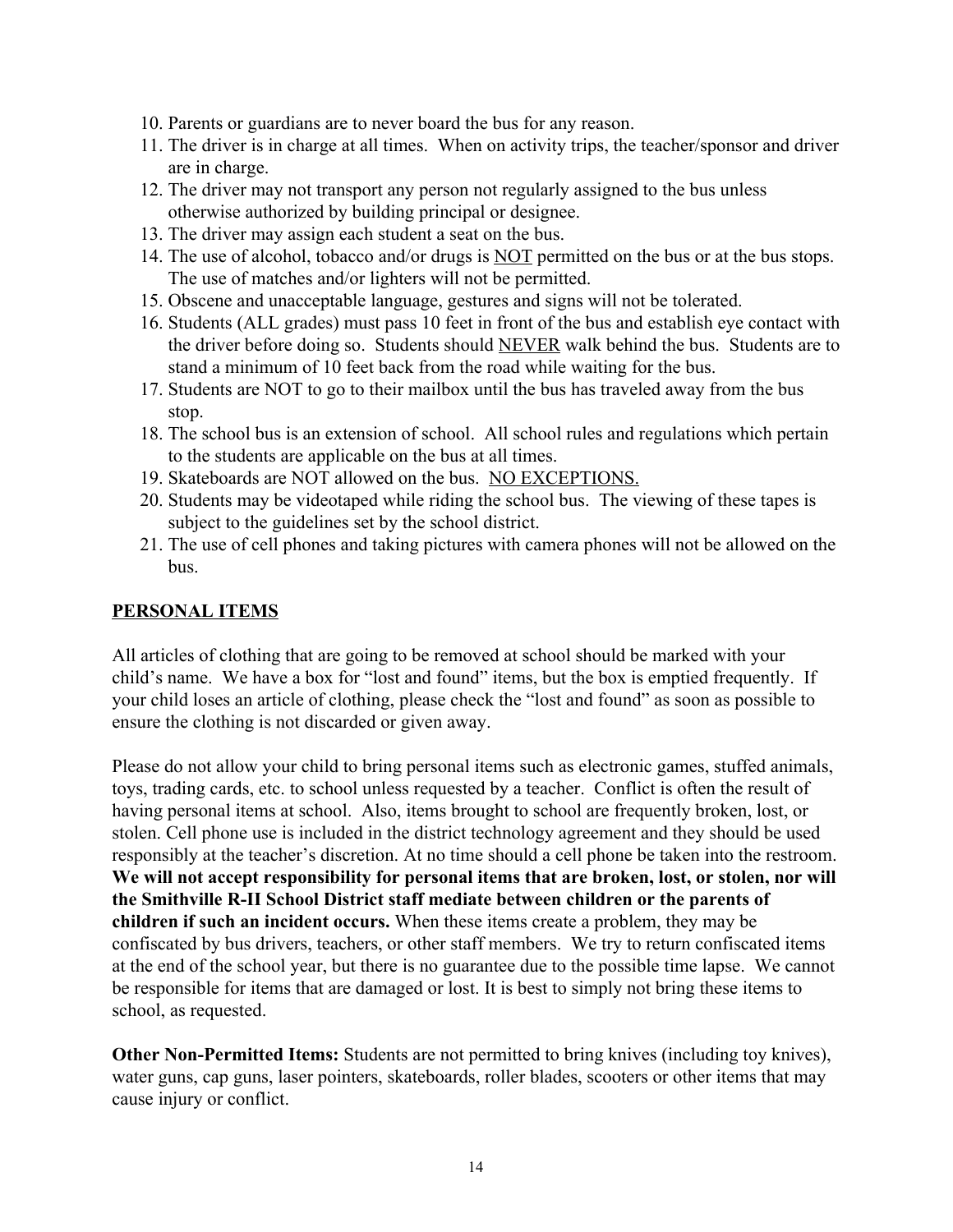**Sleepovers and Distribution of Birthday Invitations:** Students who attend slumber parties or have overnight visitors must make arrangements with parents for transportation. Students will not be allowed to ride a bus to another child's house for a sleepover. We do not have space available on the buses for "extra" students or room in the classrooms to store sleeping bags, radios, pillows, etc. items throughout the day. Also, please do not distribute invitations for private parties to children at school. Conflict often arises when invitations are distributed at school.

#### **TECHNOLOGY USAGE**

The Smithville R-II School District's technology exists for the purpose of maximizing the educational opportunities and achievement of district students. Research has shown that students who have access to technology improve achievement. In addition, technology assists with the professional enrichment of the staff and Board and increases engagement of students' families and other patrons of the district, all of which positively impact student achievement. The district will periodically conduct a technology census to ensure that instructional resources and equipment that support and extend the curriculum are readily available to teachers and students. The purpose of this policy is to facilitate access to district technology and to create a safe environment in which to use that technology.

**Violations of Technology Usage Policies and Procedures:** Use of technology resources in a disruptive, manifestly inappropriate or illegal manner impairs the district's mission, squanders resources and shall not be tolerated. Therefore, a consistently high level of personal responsibility is expected of all users granted access to the district's technology resources. Any violation of district policies or procedures regarding technology usage may result in temporary, long-term or permanent suspension of user privileges. User privileges may be suspended pending investigation into the use of the district's technology resources. Employees may be disciplined or terminated, and students suspended or expelled, for violating the district's technology policies and procedures. Any attempted violation of the district's technology policies or procedures, regardless of the success or failure of the attempt, may result in the same discipline or suspension of privileges as that of an actual violation.

**Damages:** All damages incurred by the district due to a user's intentional or negligent misuse of the district's technology resources, including loss of property and staff time, will be charged to the user. District administrators have the authority to sign any criminal complaint regarding damage to district technology.

#### **WEARING APPAREL FOR SCHOOL**

#### **Guidelines for Proper Attire:**

- 1. Shorts, skirts and dresses need to be mid-thigh or longer in length.
- 2. Halter tops, spaghetti straps tank tops and mesh shirts are not to be worn to school.
- 3. The midriff for both boys and girls must be covered.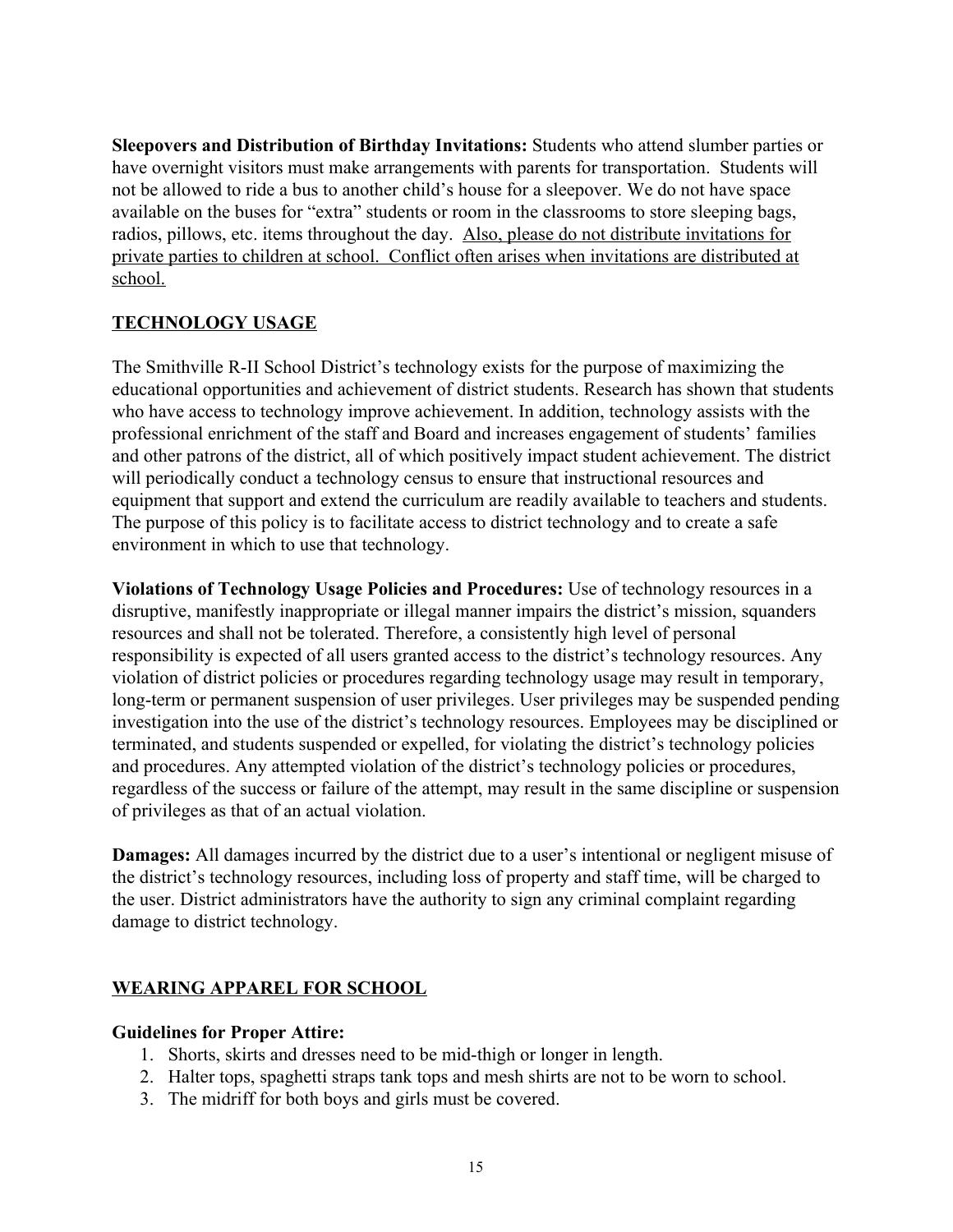- 4. Bicycle shorts and spandex are not permitted as outer-garments.
- 5. Shirts, pants, hats, etc. with pictures or words that are inappropriate for school-aged children are not permitted at school. This includes garments advertising beer or cigarettes and/or using profane, sexual, or violent language.
- 6. Hats are not to be worn in the school building.

School officials will use their discretion in determining whether or not other items of clothing are inappropriate. Students wearing items that are deemed inappropriate will be asked to call home for a change of clothes or asked to change into clothing we have available at school. Items at school are not always available.

#### **STUDENT DISCIPLINE**

**Code of Conduct:** The Student Code of Conduct at Smithville's Elementary Schools is designed to foster student responsibility, respect for authority and for others, a strong work ethic, and to ensure orderly operation throughout the school. Research indicates that students will adjust themselves better to school and will learn more in an atmosphere that is safe and in an environment that is conducive to learning. No code of conduct can be expected to list each and every offense which may result in the use of disciplinary action. For the most part, the consequences contained in this Code of Conduct are suggested guidelines. The principal and staff have authority to use discretion and common sense as they enforce the consequences for a particular violation of rules.

**Discipline is Our Responsibility:** All school district staff members are responsible for the care and supervision of the students of Smithville's Elementary Schools. The authorization to hold every student accountable and to promote responsibility, respect, and self-control while in school, on the school grounds, at school-sponsored activities, on the school bus, or during recess periods at school belongs to every school employee.

Teachers shall have the authority to make and enforce necessary rules for the internal governance in the classroom, subject to review by the building principal. The Board expects each teacher to maintain a satisfactory standard of conduct in the classroom. An individual staff member can usually handle minor misbehavior on the part of a student that disrupts the normal day-to-day procedures of the classroom or interferes with the orderly operation of the school. Misbehavior that is frequent or of a serious nature often requires the intervention of personnel at the administrative level.

When a student is sent to the office for disciplinary reasons, it may be assumed that the student has: (1) consistently failed to exercise responsibility, (2) consistently failed to respect the rights of others, (3) continued to disrupt the learning environment. When a student has been sent to the office, the administrative personnel will then use professional discretion in determining the type of disciplinary procedure that is needed to ensure that the student's behavior is corrected.

Flagrant disregard for policies, rules and regulations, or continued truancy may result in suspension by the superintendent or expulsion by the Board of Education, both subject to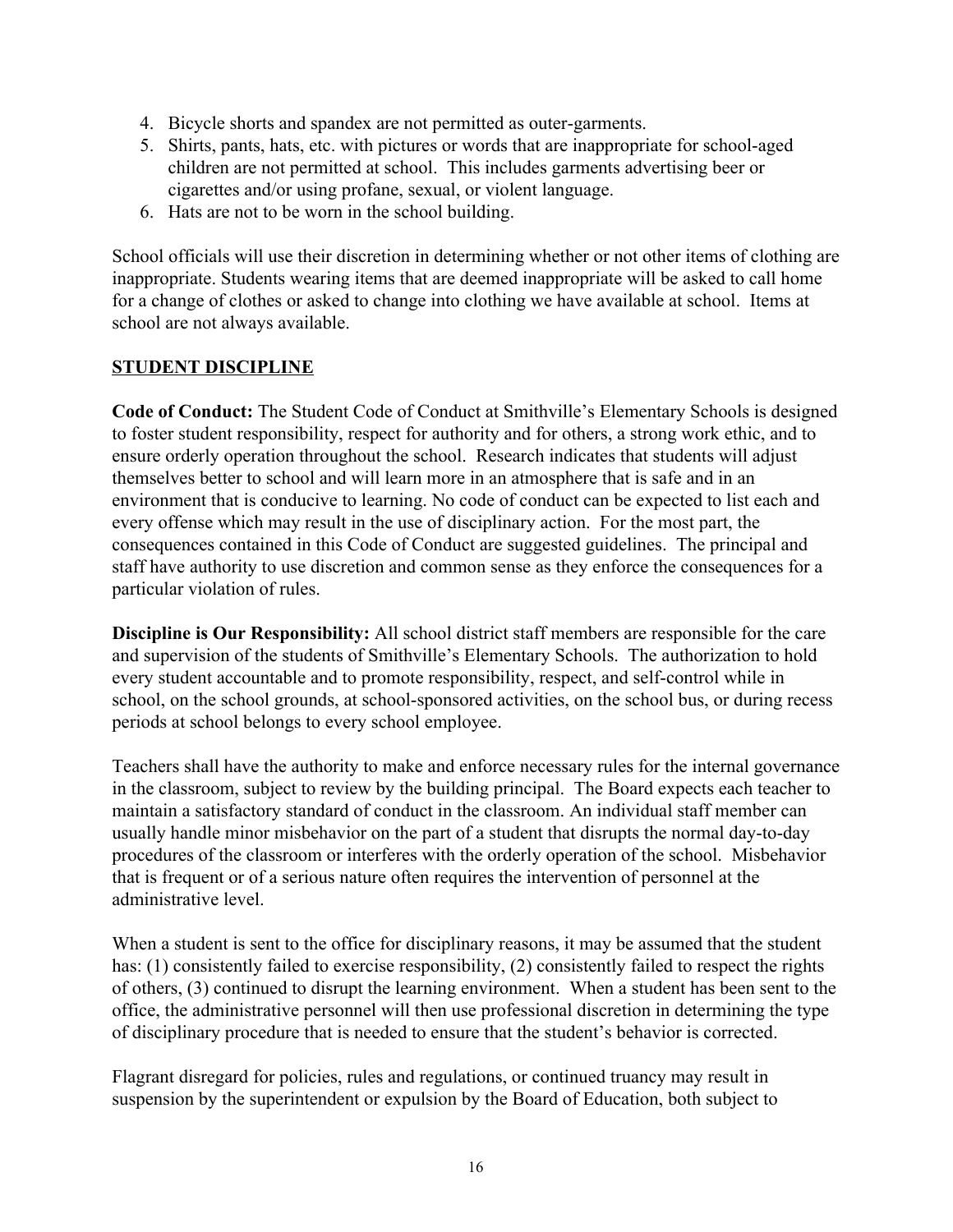appropriate due process procedures. The superintendent may suspend a student for up to 180 days; however, expulsion of students is a function only of the Board of Education.

**Discipline Philosophy:** Schools must prepare students for their responsibilities in a democratic society. To accomplish this goal, there must be respect and mutual trust among parents, teachers, and students. A discipline policy is a tool that helps prepare students for these responsibilities. In this regard, the discipline policy becomes an integral component of the education process and a symbol of the commitment of parents, students, teachers, and administrators to maintain an effective learning environment.

**Corporal Punishment:** The Smithville R-II School District does not use corporal punishment as a measure of correction or of maintaining discipline and order (File JGA).

**Safe Schools Act of 1996:** Under the Safe Schools Act of 1996, all employees of the district shall annually receive instruction related to the specific contents of this policy of discipline and its implementation, including methods of dealing with acts of school violence, disciplining students with disabilities, and instruction in the necessity for confidentiality.

**Threats of Violence:** It is considered of extreme importance that the students and employees of the Smithville R-II School District perceive our schools to be safe and unthreatening environments for learning. As such, threats of violence or bodily harm, be they verbal, physical, visual, or written, will not be tolerated and will result in swift investigation, appropriate disciplinary action, and possible notification of law enforcement authorities. Students and district employees are urged to contact an administrator, teacher, or counselor immediately if they have been threatened or are made to feel threatened at any time.

Missouri's School violence Hotline number 1-866-748-7047 Make A Call, Help Us All! Report threats against students, teachers and schools.

**PBIS:** Smithville R-II School District follows the PBIS (Positive Behavioral Intervention and Supports) model, as well as working to be proactive and preventative with discipline. Students are consistently rewarded for doing what is right through the use of Tribe Tickets.

The 7 Habits of Happy Kids, based off of Stephen Covey's 7 Habits of Highly Effective People, are used to promote leadership skills. These habits include:

- Be Proactive
- Begin With the End in Mind
- Put First Things First
- Think Win-Win
- Seek First to Understand
- Synergize
- Sharpen Your Saw

The following district beliefs guide decisions around student discipline in preventive and proactive ways: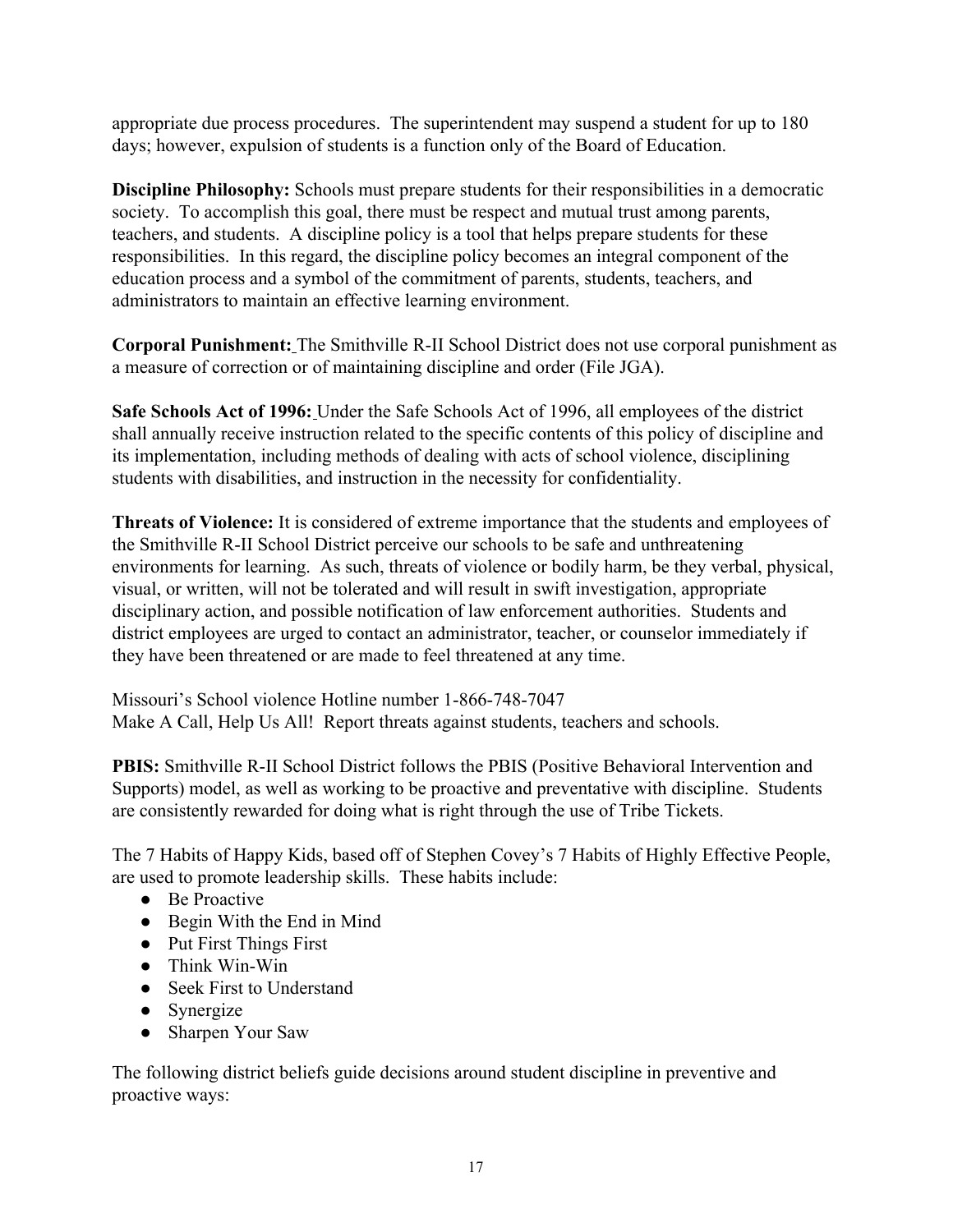- We believe that high student engagement results in positive student behavior.
- We believe that building quality staff-student relationships and staff-staff relationships creates a school culture where all learn, trust, and own personal behavior.
- We believe that establishing positive expectations, consistent structures, and explicitly taught routines creates an environment in which all students can learn and are empowered to make good choices about their behavior.
- We believe that as our society and community changes, we need continual professional development to ensure our students' academic, behavioral, and social-emotional growth.

Following a proactive and preventative approach, the following methods will be used:

- establish and teach clear rules  $\&$  expectations (3-5); state rules in the positive
- establish and teach routines & procedures
- analyze classroom environment for potential drawbacks (including structure, layout & decor)
- provide behavior-specific praise
- provide choice
- recognize that teacher's actions impact behavior
- provide students with "opportunities to respond" (OTR)
- provide feedback stated in the positive; praise desired behavior; structure opportunities for goal setting; explicitly describe corrective behavior
- make student and teacher engagement a priority
- provide ongoing professional development for staff
- show respect for students; ignore some behaviors
- teach conflict resolution

When problems arise, the following methods may be used:

- 1. If a student is making inappropriate choices, and proactive and preventative approaches have not been effective, the student is moved to a safe spot in the classroom. This is typically a desk that is set apart from the other students, but in a location that allows the student to continue to receive instruction. The student may complete a "Think Sheet" while in the safe spot. The Safe Spot is viewed as a "cooling off" spot for students. Some safe spots may be located in another teacher's classroom if a student needs an alternate location to calm down.
- 2. If the student is still unable to rejoin the class or causes further disruption to the class, a behavioral interventionist or administrator is called into the classroom to assist. The attempt to recover and rejoin the class is done within the classroom setting unless the behavior is disrupting the learning of others.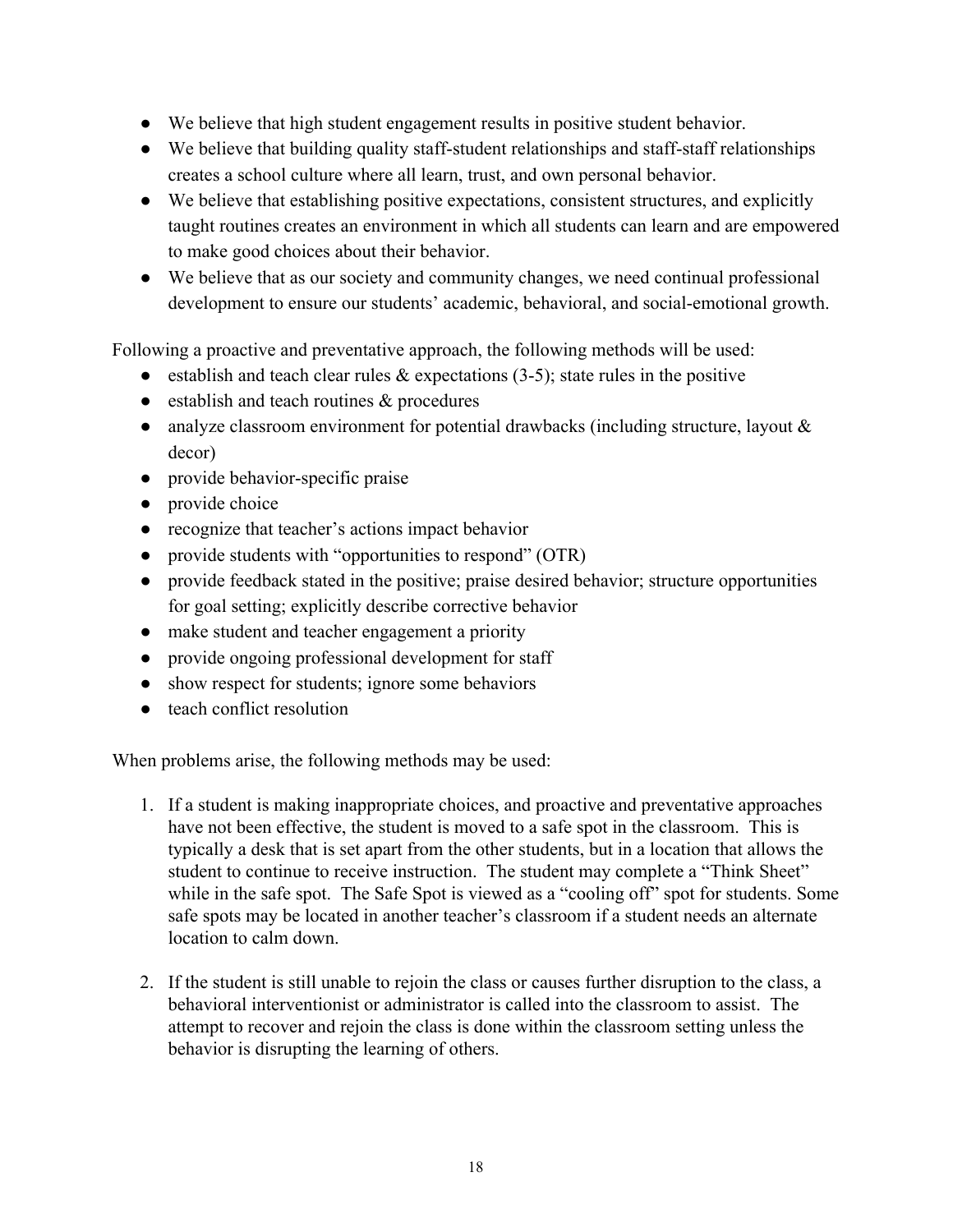3. Some students may require a behavior plan that is created and implemented with the support of a behavioral specialist and/or administrator. Communication with the student's parents/guardians is an integral component of impacting behavioral change.

#### **BULLYING**

Bullying means intimidation, unwanted aggressive behavior, or harassment that is repetitive or likely to be repeated and causes a reasonable student to fear for his or her physical safety or property; substantially interferes with the educational performance, opportunities, or benefits of any student; or substantially disrupts the orderly operation of the school.

Bullying may consist of physical actions, gestures, oral or written communication, or any threat of retaliation for reporting acts of bullying. Bullying also includes cyberbullying which is transmission of a communication including, but not limited to, a message, text, sound or image by means of any electronic device.

Students and staff who witness acts of bullying are required to report such acts to building or district administration. Reports may be made in person to building or district administration or through the Bullying Report Form which can be found on the district website and each building website. When a report is filed via this form, building and district administration are alerted via email so an investigation may be conducted. All reports of bullying will be investigated according to Smithville School District Policy JFCF.

Bullying that includes harassment based upon race, color, religion, sex, disability, ancestry, country of origin or age will also be investigated as a potential violation of Smithville School District Policy AC which prohibits discrimination, harassment and retaliation based upon a federally protected class.

When required by law, information gathered through bullying investigations will be shared with law enforcement. Consequences for bullying include detention, in-school suspension, out-of-school suspension, or expulsion. Depending on the severity of the incident, any of these consequences can be used whether it is the first or subsequent offense.

**Missouri School Violence Hotline**: If you suspect your child is being bullied, remember to support your child, inform others and take action. The Missouri School Violence Hotline does take reports on bullying.

First, focus on your child. Be supportive and gather information about the bullying. Tell your child you are concerned about him or her and ask questions. Contact your child's teacher and/or principal. He or she will probably be in the best position to understand the relationships between your child and other peers at school. Ask the teacher to talk to other adults who interact with your child at school to see if they have observed students bullying your child. If you know your child is being bullied, take quick action. There is nothing worse than doing nothing, and bullying can have serious effects.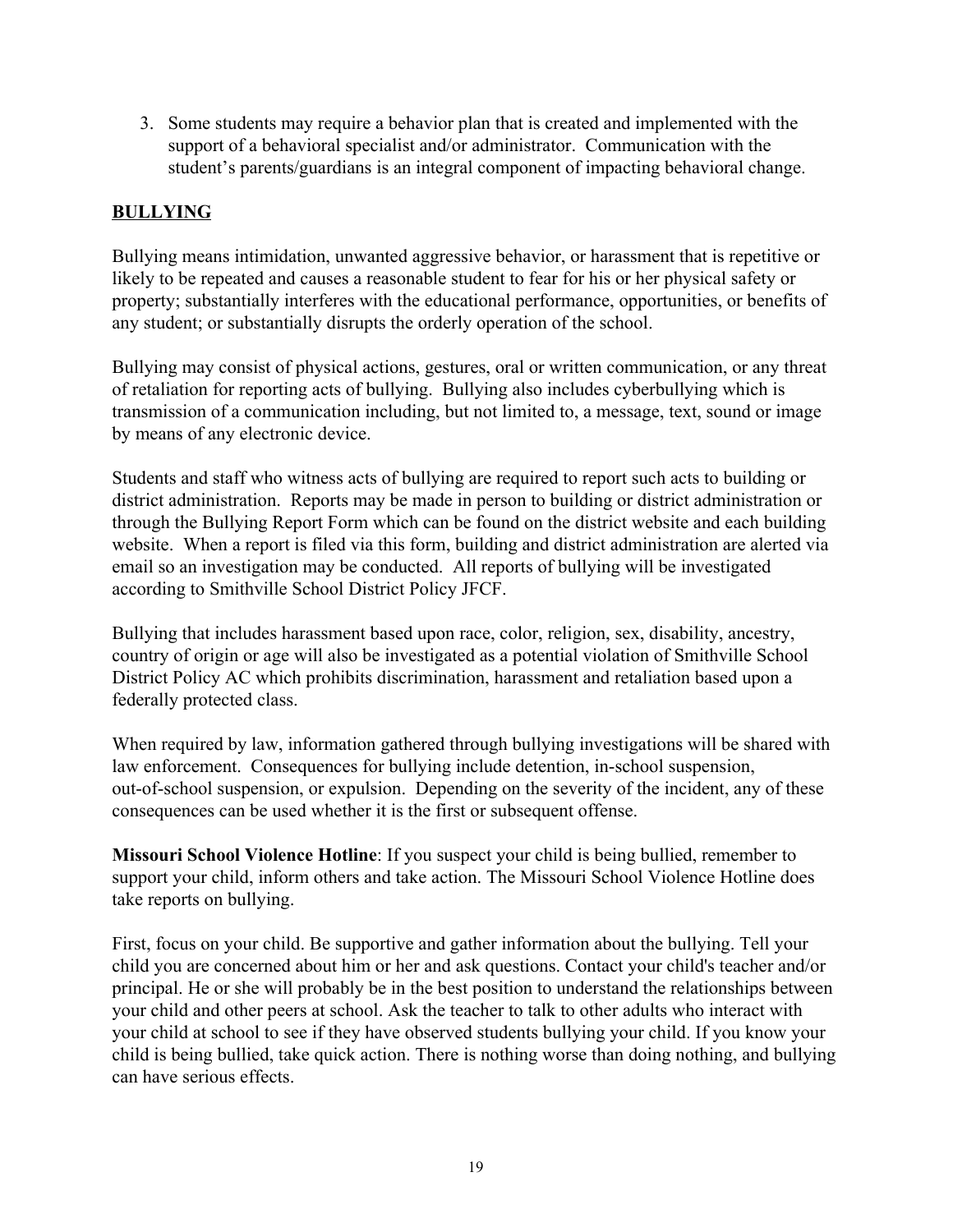For more information about bullying, bullies, victims, and what adults can do, check out this website provided by the U.S. Department of Health and Human Services: [www.stopbullyingnow.hrsa.gov](http://www.stopbullyingnow.hrsa.gov/) or call 1-866-748-7047.

**Crisis Plan:** Each of the schools in the Smithville School District has a Crisis Plan in place. Drills are conducted periodically throughout the school year to ensure that students and staff will respond quickly and appropriately in the event of a crisis.

At the start of the school year, and periodically throughout the year, teachers will review with students the procedures to be followed during crisis drills.

#### **ENROLLMENT/DEPARTURE PROCEDURES**

**Kindergarten:** Children who will be five years of age on or before July 31 may enter kindergarten. Children who live inside the Smithville R-II School District will be asked to register in the spring before entering school in the fall.

**First Grade Students:** Children who are six on or before July 31 for the coming school year may enter first grade.

**New Student Enrollment:** Any student who enrolls in Smithville School District after the first day of the academic school year may attend school the day following his/her registration, provided all information has been obtained. It is necessary that we have one full school day to process new student registrations, send for student records, and assign new students to classrooms.

Students enrolling must present a birth certificate, social security card, immunization record, and proof of residency that we may copy for our records.

**Early Childhood Enrollment:** An Enrollment form/Health update is necessary to enroll a child in the Smithville R-II Early Childhood program.

**Students Leaving the District:** Any child who begins school in the Smithville R-II School District and moves out of the district during the course of the school year must attend school in his/her new school district. If you are moving out of the Smithville R-II School District, please notify your Elementary office at least five (5) days prior to withdrawing your children from school.

#### **HEALTH INFORMATION**

**Medication:** The Smithville School District health personnel are dedicated to providing the highest level of service to our students. When possible, we encourage medication to be administered at home using a schedule that will not require doses during school hours. However,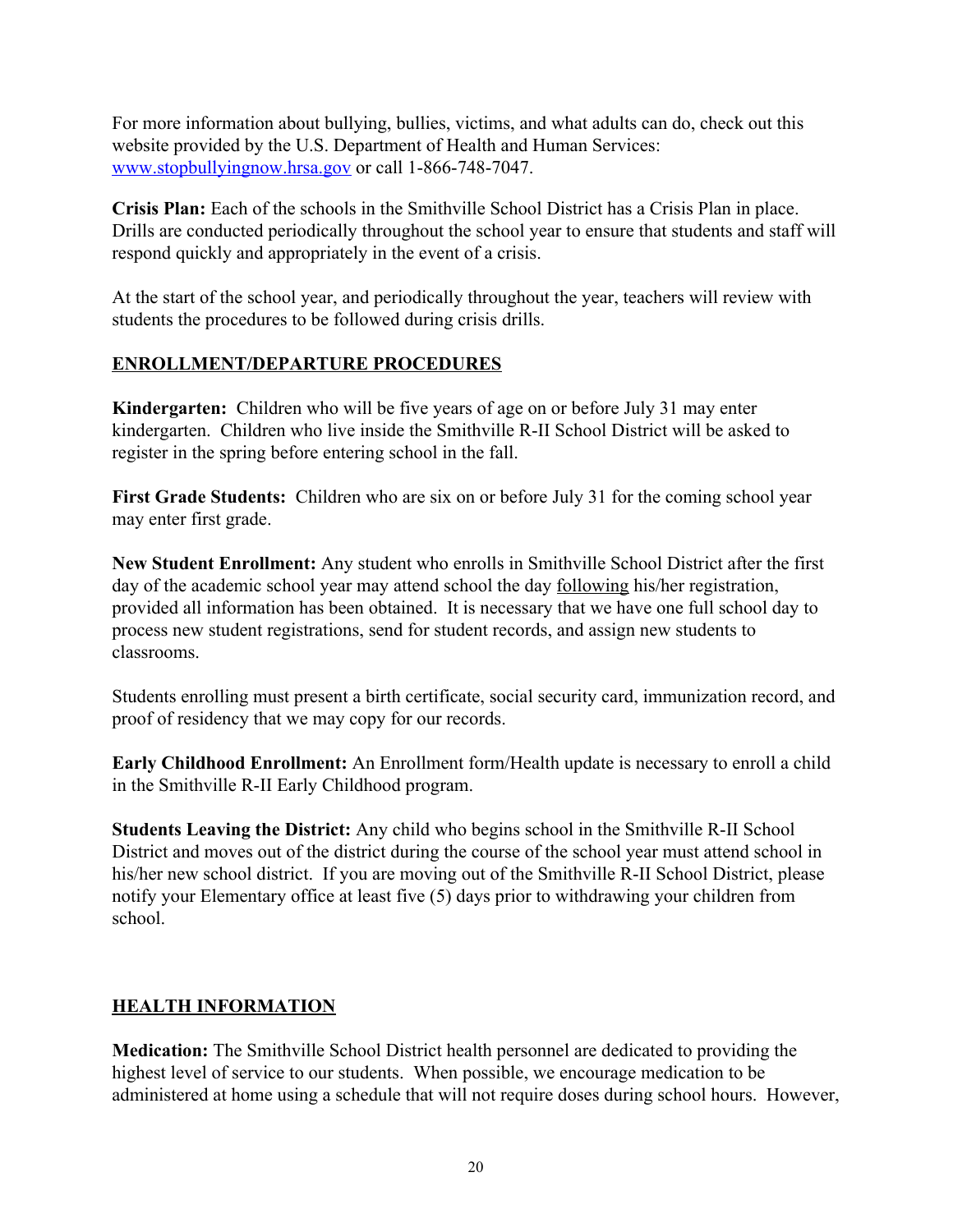a child's health care provider may deem it necessary for medication to be taken during school hours. If so, all prescribed medication must be accompanied by written permission from a licensed physician.

#### 1. **Students on daily or temporary prescription medication**

- **a.** Written or faxed orders from a physician licensed to prescribe and written permission from the parent/guardian must be provided for any prescription medication to be given at school. The information will include name of the student, name of the medication, dosage, route of administration, and time the medication is to be taken.
- **b.** Medication must be brought to school in the original container appropriately labeled by the pharmacy or licensed health care provider to include:
	- **i.** Student's name
	- **ii.** Name of medication
	- **iii.** Strength
	- **iv.** Dosage schedule
- **c.** For the safety of students, it is strongly recommended that medications be delivered to school by an adult.
- 2. **Over the counter medication**(Limited to items such Jr. Str. Tylenol, Jr. Str. Advil, cough medicine and cough drops-applies to elementary schools only)
	- **a.** Non- prescription over the counter medication must be sent in the original container marked with students name and accompanied by a parent's authorization to administer.
	- **b.** Only the instructions on container will be followed unless the physician provides alternative instructions.
	- **c.** If a question should arise, the school nurse will have the right to refuse administration of the medication until further clarification is available from the parent/guardian and/or documentation from the physician is received.
- 3. The attached "Permission to Dispense Medication" form should be filled out by parents. The form should be returned on or before the first day medication is to be dispensed.
- 4. **Injectable Medication** (for asthma, allergies, diabetes, bee stings.)
	- **a.** School personnel will not be responsible for administering injectable medication. If a medical condition exists requiring medication, arrangements must be made by the parent/guardian.
- 5. Any change in the time or dosage of medication must be accompanied by a written request from the physician.
- 6. **It is the student's responsibility to come to the health room for assistance in taking medication.**
- 7. Administration of medication to a student shall be limited to the Registered Nurse and/ or the nurse's designee.
- 8. All medication will be stored in a locked cabinet or refrigerated as appropriate.

**Immunizations:** Smithville Schools Rules and Regulations Manual-Section JHCB states: "It is unlawful for any student to enroll in or attend school unless the student has been immunized, as required under the rules and regulations of the Division of Health of the Department of Public Health and Welfare, and can provide satisfactory evidence of such immunization or produces satisfactory evidence of having begun the process of immunization.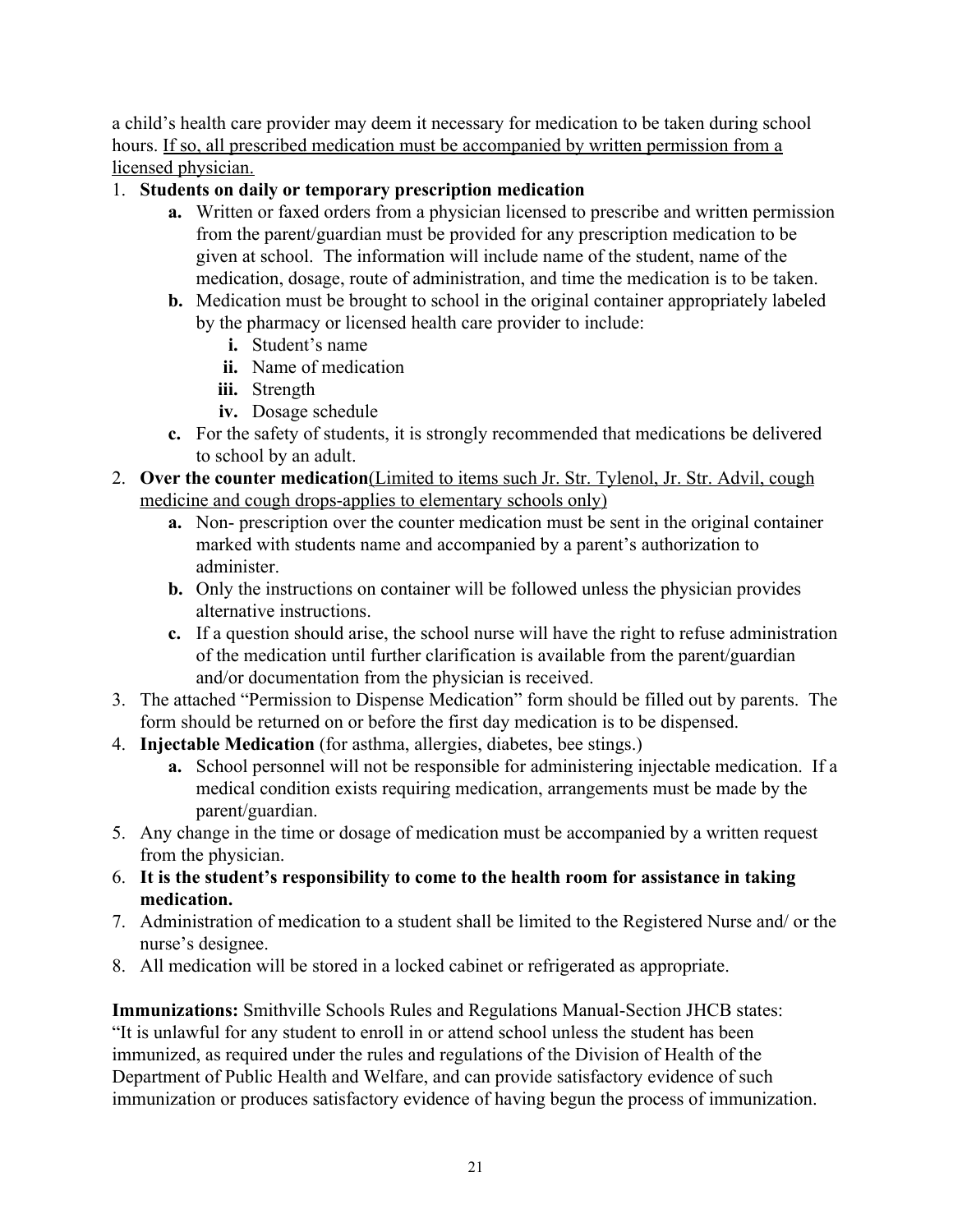School attendance may continue as long as the immunization process is being accomplished in the prescribed manner. It is unlawful for any parent or guardian to refuse or neglect to have a child immunized, as required by this section, unless the child is properly exempted as provided by Section 167.181 of the Missouri Statutes."

The Health Services Department of the Smithville School District shall keep complete immunization records of each pupil in the school system. Students who do not meet state immunization requirements, or who have not been exempted as provided by law, will not be allowed to enroll in or attend school.

In the event of epidemic is officially declared, all students not properly immunized will be excluded from school attendance during the course of the epidemic. This includes those who otherwise have been exempted.

If your child receives an immunization during the school year, please send his/her immunization record to school for update and verification. We will copy the record and return it to you immediately. The school is required by law to keep your child's health record as current as possible

#### **Immunization requirements for age 16-59 months:**

| DPT/DtaP/DT      | Four doses by 4 <sup>th</sup> birthday  |
|------------------|-----------------------------------------|
| Polio            | Three doses by 4 <sup>th</sup> birthday |
| Hepatitis B      | Three doses                             |
| Hib <sub>2</sub> | One or more doses                       |
| <b>MMR</b>       | One dose                                |
| Varicella        | One dose                                |

**Head Lice:** School board policy JHCC-1 states that students enrolled in the Smithville R-II School District who have been found to have head lice will be excluded from school and will not be readmitted until proof is presented that treatment for head lice has been administered. Students will be re-examined by school personnel prior to re-admittance. At that time there can be no live lice and all visible lice eggs (nits) must have been removed from the hair. If the student does not meet these criteria, admittance back into school will be denied even if the student has a physician's note.

#### *If you treat your child, please report it to the school nurse. This will assist the nurse in controlling the spread of lice.*

**When to Stay Home:** A student should not attend school when his/her temperature has already reached 99 degrees in the morning. A temperature at night is a fair indication that your child will need to stay home the next day, since temperatures often drop in the morning and rise during the day (a condition often seen in viral illness). A child running a low-grade fever should not be in school, due to his/her susceptibility to other infections, as well as the danger of exposing others to the infection. When a child registers a temperature of 100 degrees at school, he/she will be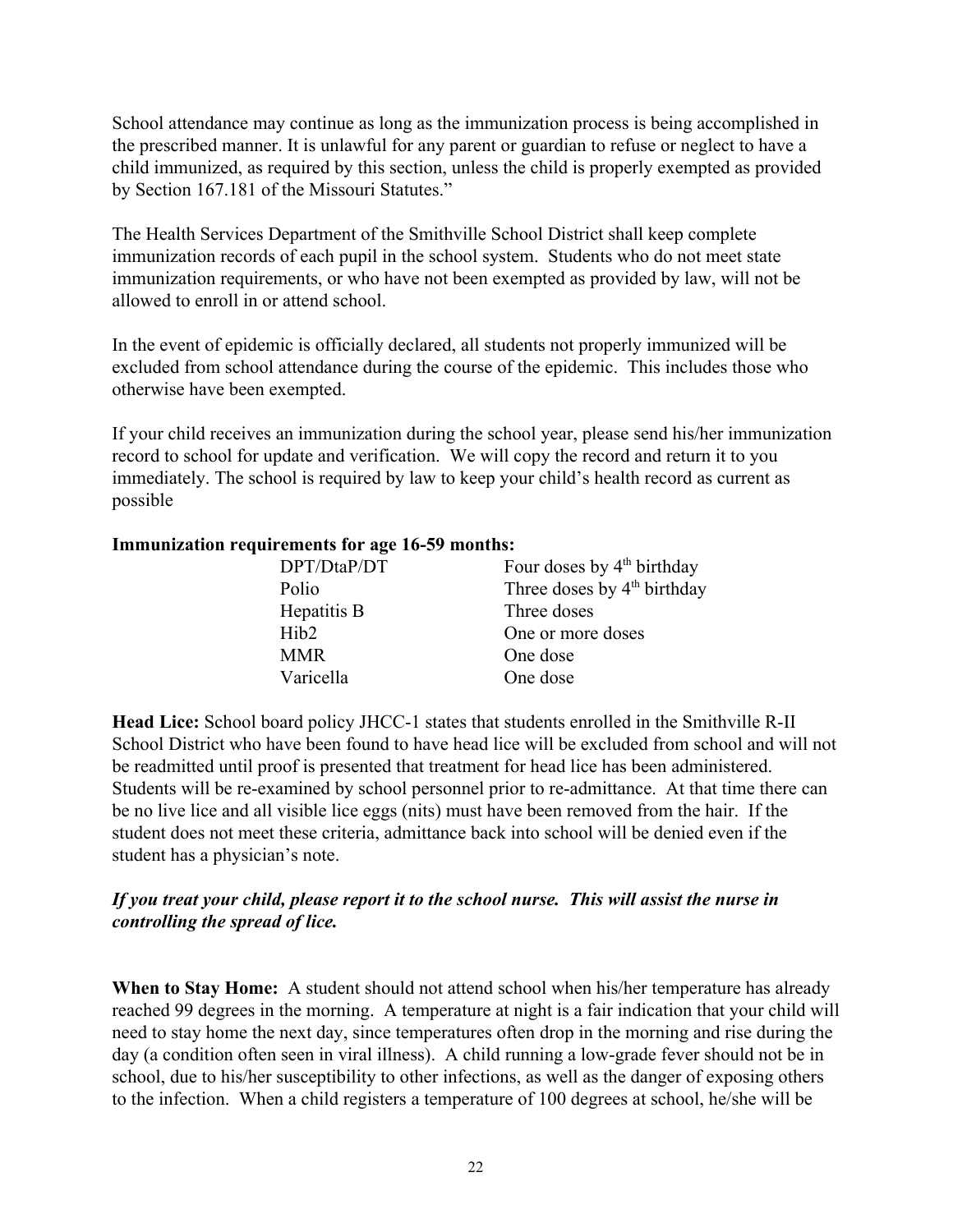sent home immediately. *A child should be free of fever for 24 hours before returning to school.* An accurate temperature (not one influenced by Tylenol or other fever reducers) should be taken.

#### **COMMON ILLNESS**

**Sore throats** are a very common complaint. They are not emergent unless other symptom are present as well (i.e. temp, vomiting, rash). Once at the clinic, students will be assessed by the nurse. If reddened or sinus drainage is observed, fluids may be encouraged. If blisters or swollen tonsils are observed, a parent will be contacted. Peppermints may be given to student. For **strep throat** a student may return to school 24-48 hours after beginning an antibiotic treatment (recommended by the Missouri State Health Department).

**Stomach aches** are a very frequent complaint, often exaggerated, and difficult to medically evaluate. It can become a very time consuming evaluation for the student, nurse, and teacher. If a child states vomiting, there must be verification from school staff. If the student has been in clinic x 20 min without fever, vomiting, or diarrhea, they may return to class. Upon initial complaint to teacher, the student should be given opportunity to use the bathroom. If a child has a medical condition that caused frequent stomach problems, it should be reported to the school nurse so that a Plan of Care can be written and followed.

**Dry, chapped lips** are not a medical necessity and do not need to be seen in the clinic unless sores or bleeding are evident. Students will then be allowed 1 trip to the clinic for Chapstick. Parents are encouraged to provide Chap Stick especially in the winter season.

**Splinters** will be removed if visible and accessible with tweezers. They will not be "dug" out. A Band-Aid may be given and the student will be encouraged to let parents/guardians know upon arriving at home.

If **pink eye** is suspected, the child will be sent home and referred to a doctor for evaluation & treatment. If it is diagnosed as pink eye, they may return to school after 24 hours of treatment with appropriate medicated eye drops.

Students with **draining wounds** that cannot be covered with appropriate bandages will not be allowed at school.

All **head traumas** will be reported to parent/guardian immediately. Student will be sent home if needed.

If the student has **ringworm** in a place where it can be covered by a bandage, the student may remain in school and the parent will be notified to obtain treatment. If not, the student will be sent home. They may return to school after appropriate medical treatment is started. Two applications are preferred.

If **scabies** is suspected, your child may be sent home and referred to a medical professional for diagnosis. They may not return to school until treated and released by a doctor.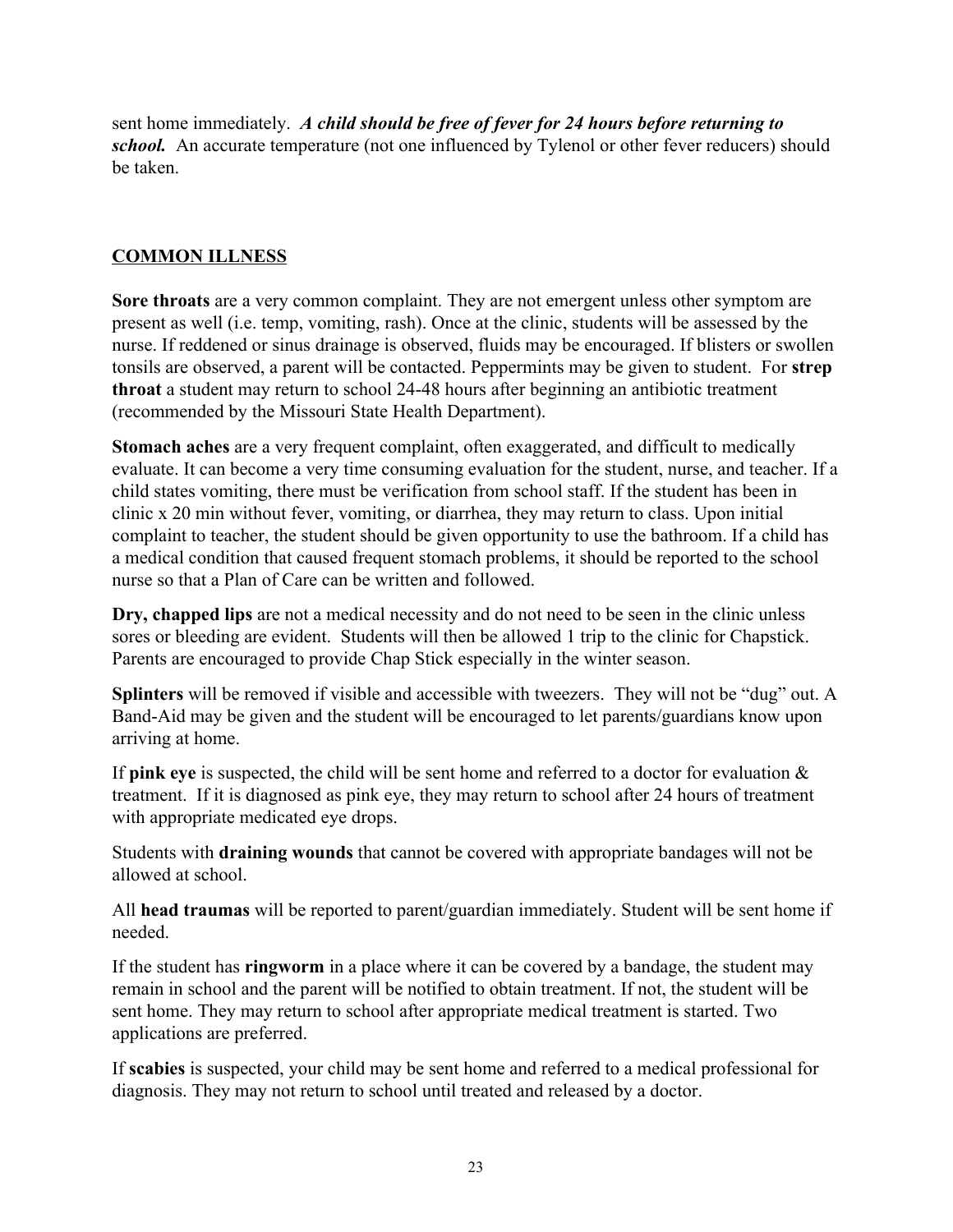If a student complains of a **headache**, and no other symptoms, he/she may be asked to remain in class until break. If appropriate, the student may rest in a quiet darkened clinic for up to thirty minutes. Exceptions to this would be diagnosis of migraines or other medical condition that includes frequent headaches. Headaches are a frequent complaint and can be hard to evaluate/diagnose. Oftentimes headaches can be related to dehydration. Please encourage students to bring a water bottle from home and hydrate throughout the day. Parents, please talk with you school nurse if there is a history of medical problems so that special adjustments can be made.

**Eyeglass repairs** can be time consuming. If the glasses are wearable, the student will be asked to have the glasses fixed at home.

**Earaches** can be a common complaint. Unless it is a chronic pain or drainage is apparent, and a temperature is present, the child may be kept in class. The nurse can check for inflammation and drainage, but cannot diagnose an ear infection; therefore, the child may be referred to a physician for further evaluation. Most children with ear aches without fever can stay at school.

**Stomachaches** or **earaches** that have interrupted sleep at night are generally organic in nature, and often signify infection.

**Vomiting** that occurs, followed by a *fever*, and usually indicates *intestinal flu*. *You must remain home for 24 hours after vomiting.* Please keep your child at home to restrict the diet. Generally, *intestinal flu* is accompanied by vomiting, diarrhea, or both.

**Emergency Information:** It is essential that you provide the names and telephone numbers of the individuals to be contacted in case of emergency or illness if you are not available. If this information changes during the school year, please notify the office of the change.

**Miscellaneous Information:** Check your child's backpack daily for information regarding school, immunization notices, visits to the health room due to illness, accident reports, lunch balance notices, etc. *Special health problems such as asthma, allergies, and/or chronic illness should be reported to the school nurse.*

**Health Screenings:** Throughout the year vision, hearing, and dental screenings are conducted. If you do not want your child screened, please send a note to school at the beginning of the school year. All health related screenings are announced in advance.

Clay County Health Department has a free immunization clinic that is open to the public each Thursday afternoon from 1:00 P.M. until 4:00 P.M. at the Northview Heights Housing Project in Smithville. In order for your child to be immunized, he/she must be accompanied by a parent or legal guardian, have no fever, and be free from antibiotics for a period of at least three (3) days. An immunization record must be presented.

**Mission of the Smithville R-II Health Services:** To assist students to achieve academically and socially in the school environment by promoting health for all students. Our health services staff is here each day to promote this goal.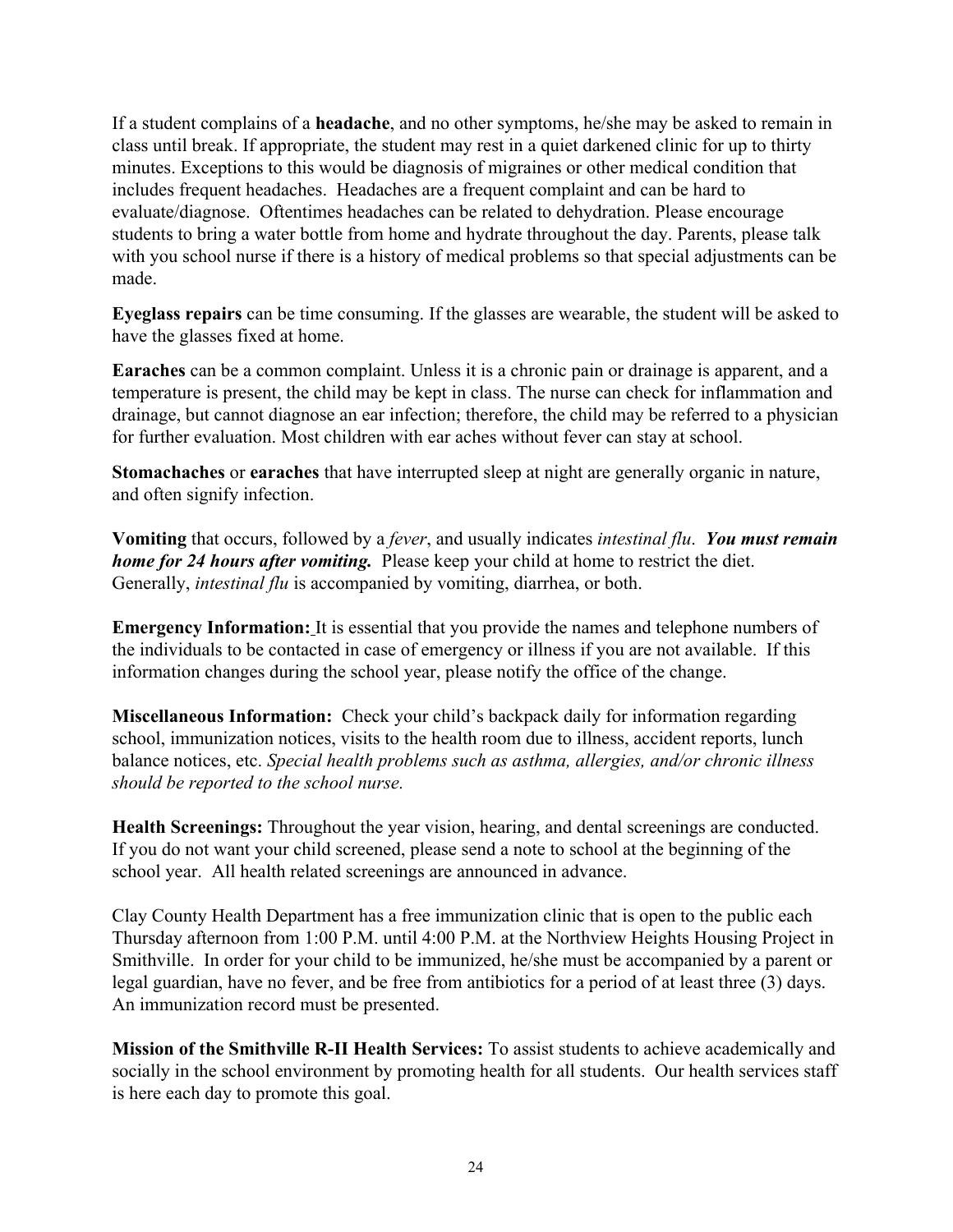- Establish regular evening routines which will provide adequate time for study, relaxation and rest.
- Began each day with a nutritious breakfast.
- Take pride in personal appearance and practice good personal hygiene.
- Make clothing choices suitable for changeable weather conditions.
- Call school if student is absent and report communicable illnesses or changes in health.
- Stay at home if fever, diarrhea, or vomiting is present, or if too ill to benefit from classroom activities.
- Follow the district and fever guidelines: students sent home from school with a fever 100 degrees or greater may not return to school the following day. They must be fever free for 24 hours, without medication, before returning to school.
- Inform your school health room of recent immunizations.
- Report changes in emergency information, phone numbers, addresses, emergency contact to your school office or health room.
- Help your family make positive choices. Be a good listener. Discuss concerns. Be respective and supportive.

#### **GRADING SYSTEM**

#### *Smithville R-II Board policy file: IKA states:*

Letter grades will be used in grades three through twelve. Special symbols and terms appropriate to elementary art, music, and physical education programs may be used to indicate student progress. Students with disabilities may be graded according to their individual education program (IEP). The Board of Education may exempt certain programs from this policy.

Grades will be related to academic achievement. Teachers will keep records to indicate how the evaluation was determined and shall be ready to explain such evaluation when requested. Once a teacher assigns grades, only the teacher shall change a grade.

#### *Smithville R-II Board policy file IKA-R states:*

The Smithville R-II School District student evaluation plan is designed with flexible criteria to encompass individuality. This is helpful in attempting to analyze each student's progress to the student, parents/guardian, and teachers. The following guidelines reflect the procedures to be used regarding grading at the district's elementary, middle, and high schools.

**Purpose of Grading System**: The district's grading system indicates the extent to which objectives of the particular assignment, unit or course have been achieved by the student, and provides a uniform system of communicating the student's standing to the student and parents/guardians.

#### **Our grading system is currently under revision; however, for now the following applies:**

**Letter Grading**: The grades assigned in school subjects or courses shall measure achievement of the subject or course concerned. Grades assigned by different teachers shall represent as nearly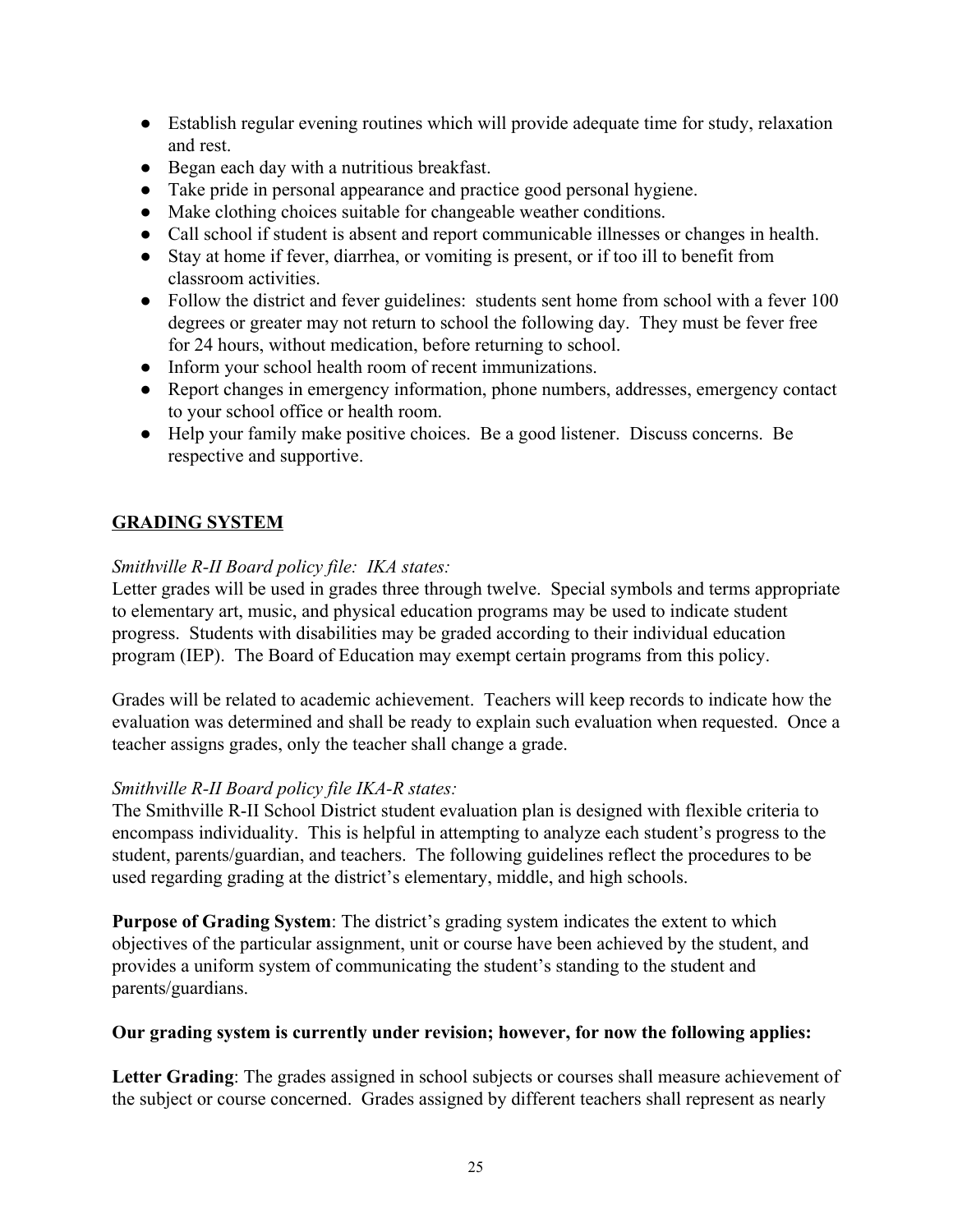as possible the same relative degree of achievement. The following percentage scale will be used as a guideline:

| $\mathbf{A}$ | 95-100    | C          | 73-76        |
|--------------|-----------|------------|--------------|
| $A-$         | $90 - 94$ | $C_{\tau}$ | 70-72        |
| $B+$         | $87 - 89$ | $D+$       | 67-69        |
| B            | 83-86     | D          | 63-66        |
| $B-$         | 80-82     | D-         | 60-62        |
| $C+$         | 77-79     | F          | 59 and below |

**Standards Based Grading:** In some specific areas, standards based grading will be utilized in place of the traditional letter grading system. That system is outlined as follows:

- *Reporting on core subjects:*
- 5 Advanced Consistently performing above grade level expectation
- 4 Proficient Consistently meeting grade level expectation
- 3 Progressing Objective not met, but showing progress
- 2 Needs Work Performing below grade level expectation
- 1 Introduced Newly introduced objective

**Parent/Teacher Conferences:** Individual Parent/Teacher Conferences will be held at the end of the first quarter. Student led conferences will be scheduled in the spring. Please your consult your Elementary School's Calendar of Events for exact dates.

#### **Student Assessment:** *Smithville R-II Board policy file IL states:*

The district will use assessments as one indication of the success and quality of the district's education program. Further, the Board recognizes its obligation to provide for and administer assessments as required by law. The Board directs the superintendent or designee to create procedures governing assessments consistent with law and Board policy.

In cooperation with the administrative and instructional staff, the Board will regularly review student performance data and use this information to evaluate the effectiveness of the district's instructional programs, making adjustments as necessary.

The district will comply with all assessment requirements for students with disabilities mandated by federal and state law, including the Individuals with Disabilities Education Act (IDEA).

In order to achieve the purposes of the student assessment program, the district requires all enrolled students to participate in all applicable aspects of the assessment program.

#### **LUNCH**

**School Lunch:** Smithville R-II School District uses a computer system for accounting and reporting school lunch. Each student is issued an account number. As the student goes through

<sup>●</sup> *Reporting on Core Ethical Values & Art/Music/PE/Innovation & Technology Grades* 1 – Not met 2 – Making progress 3 – Met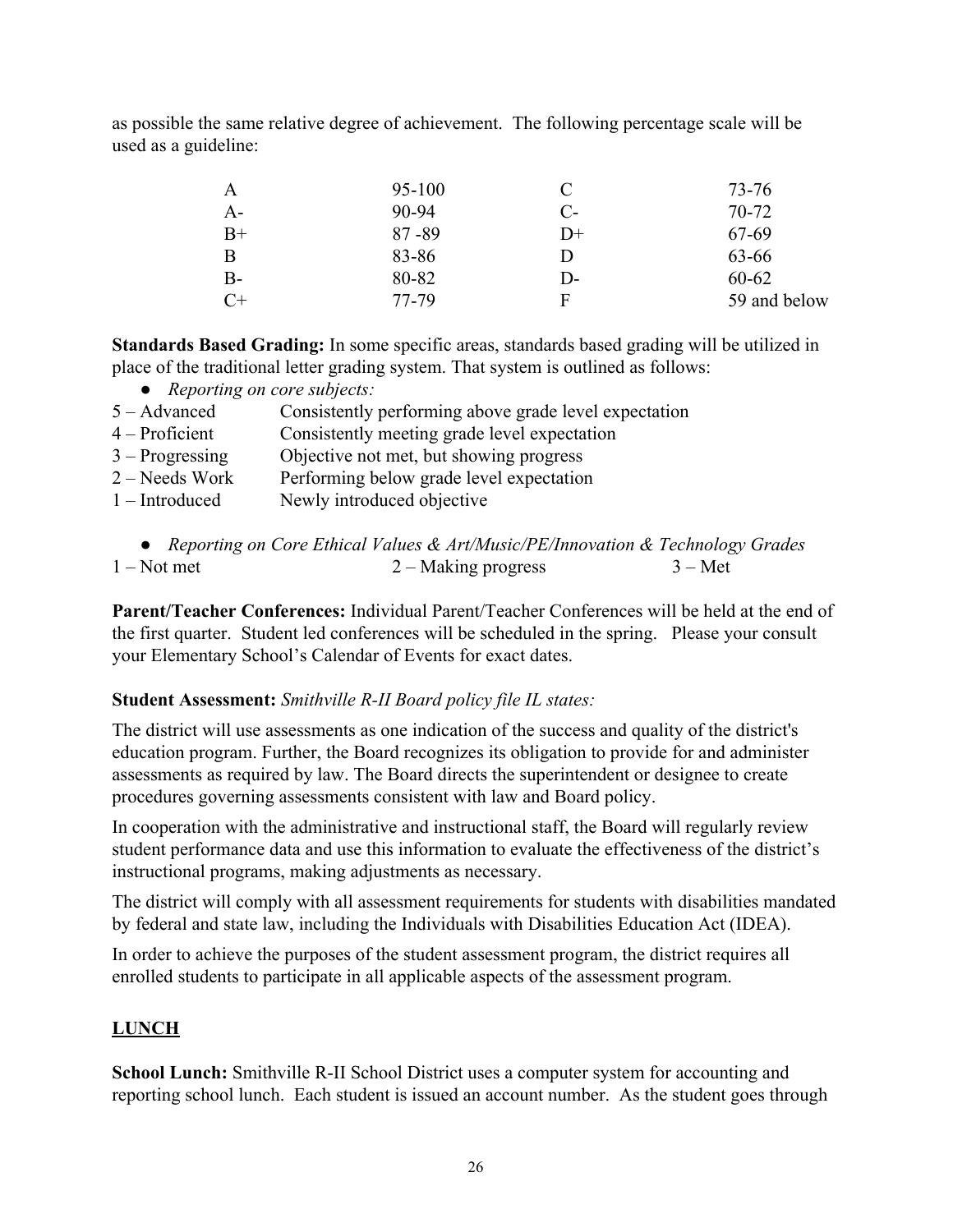the lunch line, the price of the school lunch is deducted from the student's account. Please keep money deposited into your child's account to avoid a negative balance.

Even with the computerized program, students may "charge" lunch for a period of up to five days. When a charge has reached \$10.00, no more charges will be allowed until the negative balance is paid. Any student with a negative account balance of \$10.00 will be given a commodity lunch until the balance is paid. Paper notification will no longer be sent home regarding negative accounts. Please utilize your PowerSchool account to monitor your child's balance.

The preferred payment method is for parents to access Revtrak for online payments. Instructions for using Revtrak are found at https://www.smithvilleschooldistrict.net under Parent Resources. Click on "Student Fees and Meal Payments (Revtrak)".

Students may "charge" lunch for a period of up to five days. After charges totaling \$10.00 have occurred, no more charges will be allowed until the negative balance is paid. Any student with a negative account balance of over \$10.00 must bring a sack lunch to school until the balance is paid. If a sack lunch is not brought to school, the school will provide an alternative sandwich and milk for the student.

Please do not send soda to school for your child's lunchtime beverage. Food items or drinks in glass containers are not allowed due to safety issues. Children are not allowed to share food.

| <b>Adult Prices:</b> |  |
|----------------------|--|
|                      |  |
|                      |  |

#### **Lunch Prices for the School Year are:**

**Lunchtime Visitors:** We welcome you to come to school to have lunch with your child beginning on Monday, August 26, 2019. We ask that you notify the cafeteria prior to 9:30 a.m. on the day of your visit so you may be added to the lunch count. We also request that visitors eat in the designated location. Classmates of your student(s) will not be permitted to join you and your child/children for lunch.

**Snacks and Treats:** The food sold to students as part of the district's meal programs will meet the requirements of the U.S. Department of Agriculture (USDA). The foods and beverages sold and served during the school day outside the reimbursable school meal program (competitive foods and beverages) will meet or exceed the USDA Smart Snacks in School (Smart Snack) nutrition standards. These standards will apply in all locations any time foods and beverages are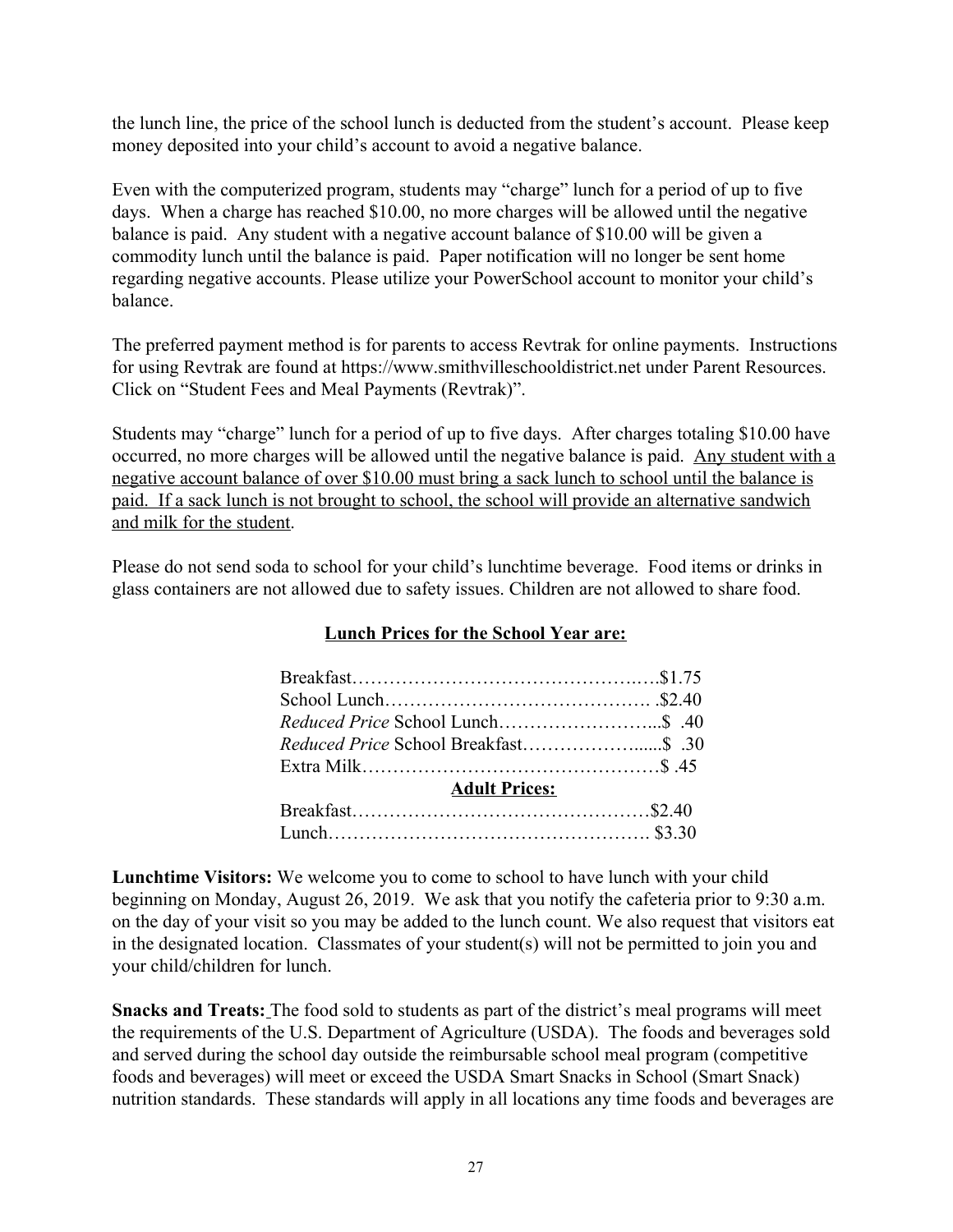sold to students during the school day, which includes but is not limited to, foods and beverages sold in vending machines, school stores, and snack or food carts; a la carte options in cafeterias; and food and beverages sold through district-sponsored fundraising, including fundraising by student-initiated groups, unless an exemption applies, as described below:

- 1. Foods sold off campus, outside the school day or to non-students do not have to meet the USDA standards.
- 2. Foods that do not meet USDA standards and are not intended for consumption at school may be delivered during the school day, and order forms for such food may be distributed during the school day, to the extent that these activities comply with district policies and procedures.
- 3. Each school building within the district may hold up to five events per school year on district property, during the school day that involves the sale of foods that do not meet the USDA/Smart Snacks standards.

All food and beverages the district provides or makes available to students during the school day will meet or exceed the Smart Snack nutrition standards. This includes, but is not limited to, foods and beverages provided or made available to students for celebrations, classroom parties and birthdays, regardless of the source of the food. Some classrooms are nut-free classrooms and food-free classrooms due to allergy concerns. Please be considerate of all student needs and abide by these guidelines.

The following link will help to determine if a food or product meets the standards set forth: [USDA Healthier School Day.](https://www.fns.usda.gov/healthierschoolday/tools-schools-focusing-smart-snacks)

Foods and beverages will not be used as a reward or withheld as punishment. Students will have access to safe and unflavored drinking water throughout the school day in every district facility used by students. Free, safe, and unflavored drinking water will be available to students during mealtimes in the places where the meals are served.

**Early Childhood:** Our Early Childhood Program is a peanut and tree nut free zone. At this time, baked goods from a bakery are not allowed due to concerns of cross contamination.

Listed below are foods that contain peanuts/tree nuts or any of these ingredients:

- Any nut butter
- Caponata
- Nut oil, cold pressed, expelled or extruded peanut oil
- Gianduja (a nut mixture found in some chocolates)
- Goobers
- Ground nuts
- Mandelonas
- Marzipan (almond paste)
- Natural nut extract (i.e. almond, walnut)
- Nougat
- Nut paste
- Nut pieces
- Nutmeat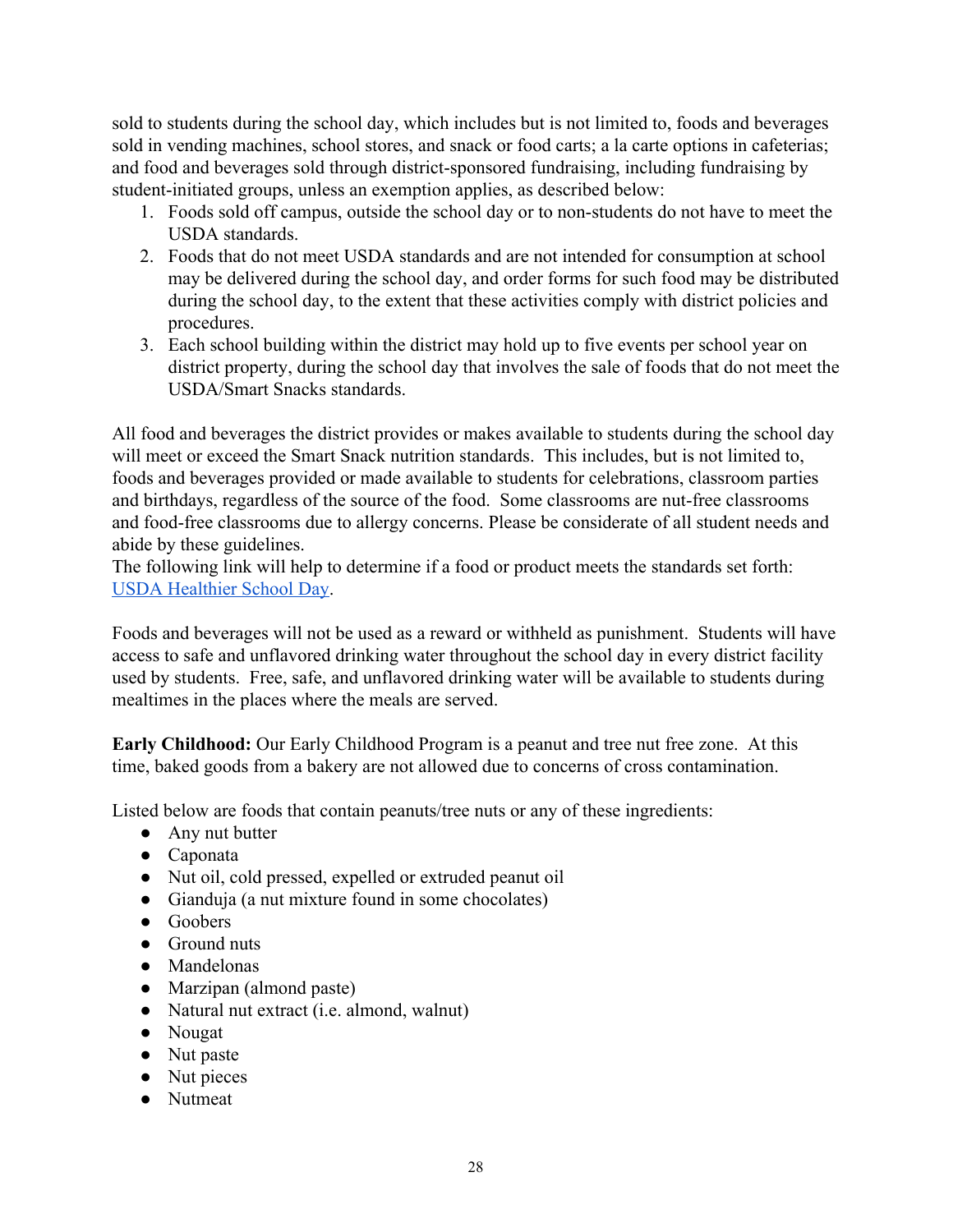- Peanut butter
- Peanut flour
- Pesto
- All nuts and artificial nuts

Other foods or products that may indicate the presence of peanut/tree nut protein include the following:

- African, Asian (especially Chinese, Indian, Indonesian, Thai, and Vietnamese) and Mexican dishes
- Candy(including chocolate candy)
- Cereals
- Granola bars
- Trail mixes
- Dried fruit
- Egg rolls
- Enchilada sauce
- Flavoring
- Sunflower seeds are often produced on equipment shared with peanuts

Please read all ingredients before sending a product to the program. Smithville R-II Early Childhood Program does not allow homemade items to be brought into the building.

**Birthday Treats:** Homemade birthday treats will not be permitted. Please see the list below for ideas for healthy snacks that may be sent for birthday treats: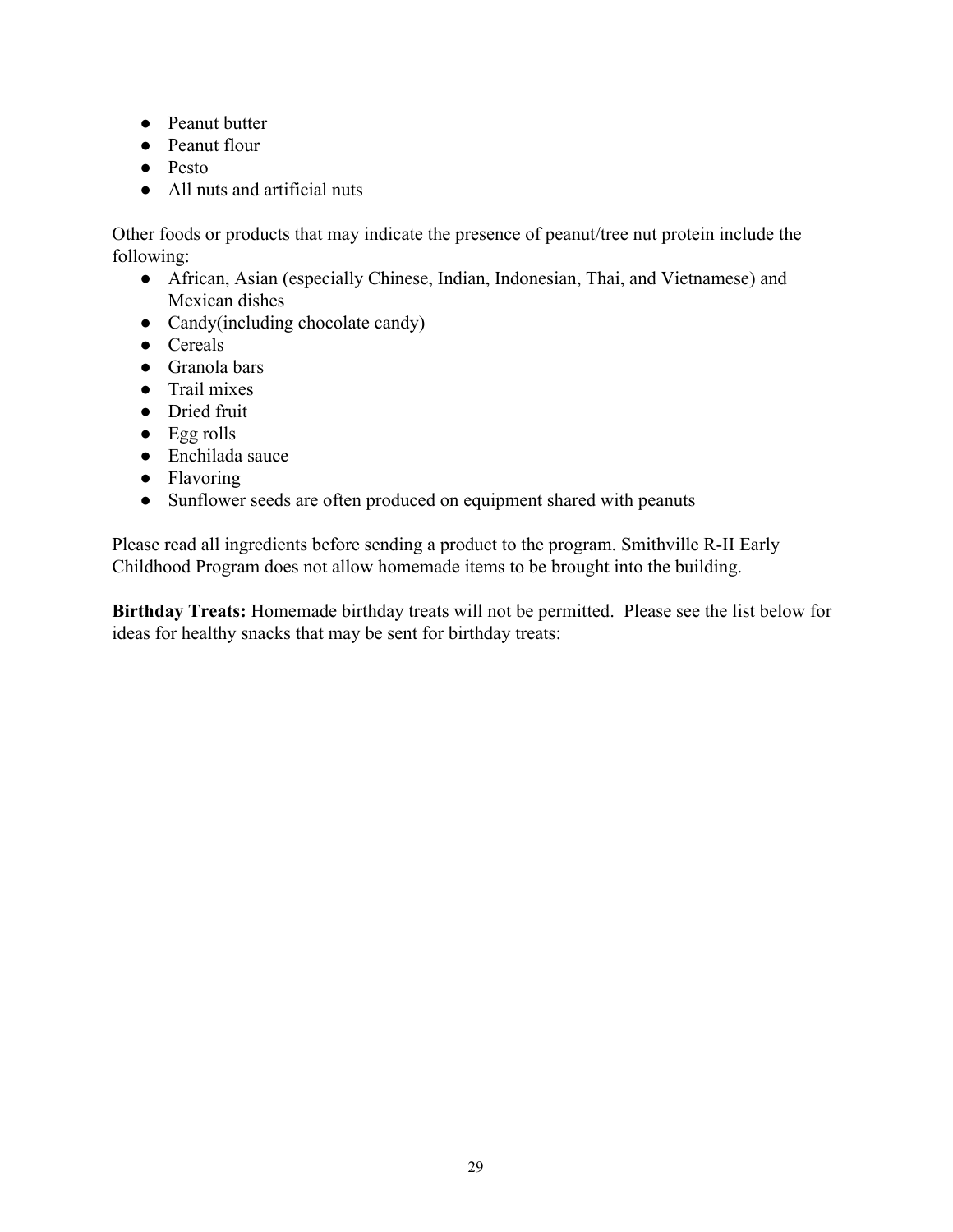Fat - Not more than 35 percent of weight may come from fat except for nuts, seeds and nut butters

Sugar - Not more than 35 percent of weight may come from sugar except for fruit with added sugar.

Calories - Not more than 200 calories per selling unit

#### **Healthy Food Ideas**

- · Pretzels
- · Dried fruits
- 
- · Fresh fruit<br>· Fruit smoothies
- String cheese
- Cheese and whole grain crackers<br>• Granola bars
- 
- · Cereal bars<br>· Breadsticks
- 
- Graham crackers
- · Animal crackers
- Lowfat pudding
- · Lowfat yogurt
- · Go-gurt pops
- · Yogurt whips
- · Baked chips
- · Trail mix
- Cereal mix
- Sunflower seeds
- · Fruit cookies
- · Lowfat/low-calorie cookies
- 100-calorie snack packs
- · Fruit by the Foot Ingredient statement will specify grapes, orange juice or pears from concentrate
- · Fruit Roll-Ups Ingredient statement will specify
- grapes or orange juice or pears from concentrate<br>Fruit Gushers Ingredient statement will specify
- 
- grapes or orange juice or pears from concentrate<br>Fruit Snacks Ingredient statement will specify grapes, or orange juice or pears from concentrate

Please consider non-food "treats" as an alternative to celebrate your child's birthday with his/her class. Ideas include donating a book to the classroom or bringing a pencil for each student.

#### **POWERSCHOOL**

Parents may access their child's grades, attendance, and lunch balance at any time through the internet using PowerSchool. Grades are updated a minimum of once per week and attendance and/or lunch balances are updated daily. To access this service, you must be registered in PowerSchool and receive an ID and password. To access, go to the UES Website at **[http://ues.smithville.schoolfusion.us](http://ues.smithville.schoolfusion.us/)** and click on the link provided. You may also access the site at **<http://ps.smithville.k12.mo.us/public>**

#### **LIBRARY**

Every class is scheduled to visit the library once a week. The librarian plans appropriate activities to promote books, reading, library skills, or a classroom activity.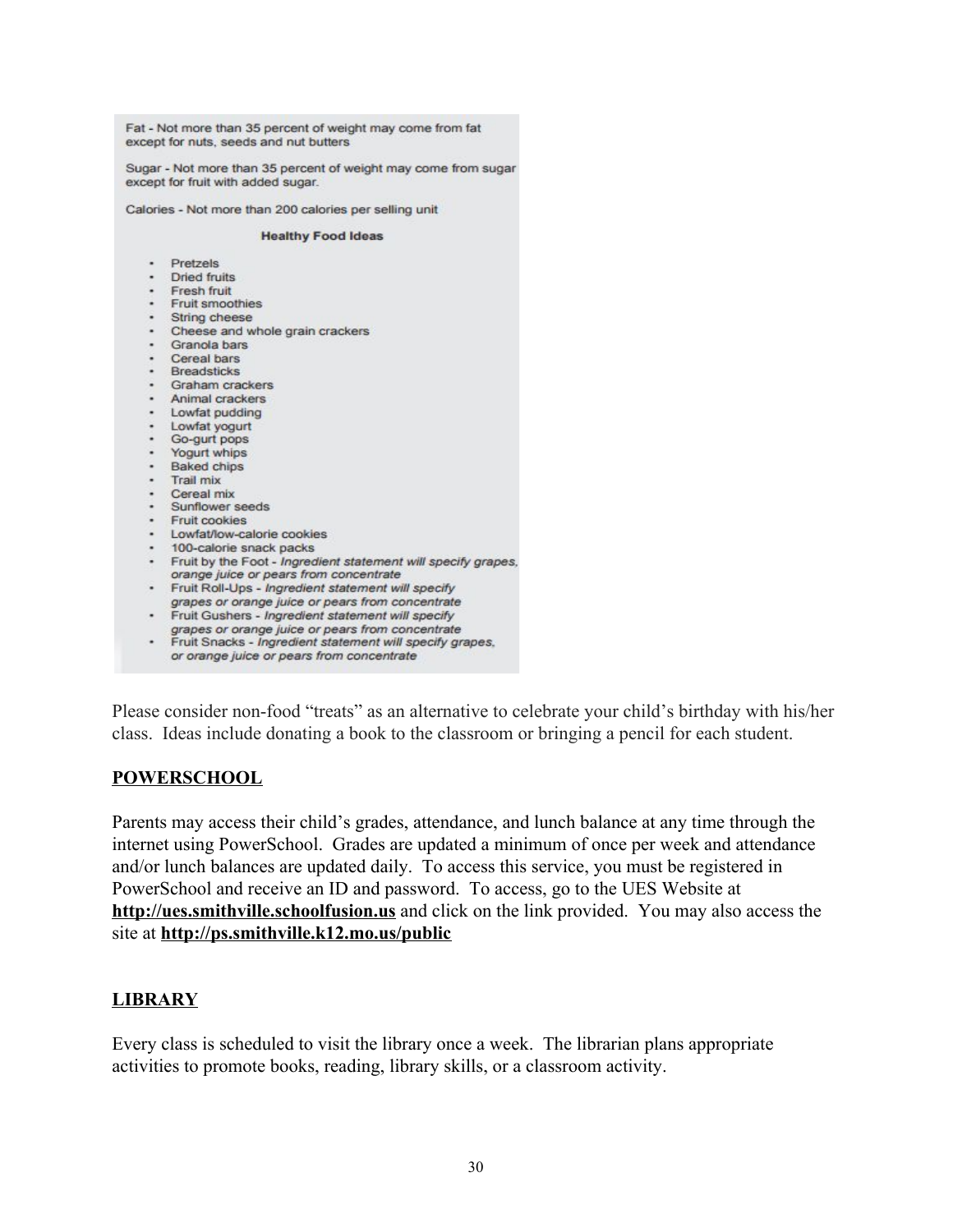No fines are charged for late books, but students may be restricted from checking out other books until the late book is returned. Students are charged a replacement fee for lost or damaged books and magazines.

The library is open for student use between 8:45 A.M. until 3:30 P.M., except during the librarian's lunch period. Classroom teachers frequently send students to the library to return and check out books in addition to their regularly scheduled library time.

#### **VISITORS**

All visitors must sign in at the office before entering the building and wear a visitor sticker while in the building even before school begins. After 9:05 a.m. all doors will be locked and visitors must use a buzz in system at the front door to gain access to the building.

**Visitors at School:** Parents are welcome to visit their child's classroom. However, to ensure that the environment is conducive to learning, please limit your classroom visits to 30 minutes or less. If you plan to visit in the classroom, call ahead to set up a time with the teacher for your visit. This is especially important in the lower elementary grades where visitors in the classroom may easily distract students. *All visitors are asked to sign in at the office and obtain a visitor badge before going to the classroom.*

Do not use a classroom visit as an opportunity for a parent/teacher conference. If you wish to visit with a teacher about your child, please set up an appointment to meet with the teacher.

**Children Visiting:** Because of a lack of seating, the confusion that generally results and the lack of planned activities for unexpected children, we cannot allow children to visit school who are not accompanied by a parent or an adult.

#### **INCLEMENT WEATHER AND THE CANCELLATION OF SCHOOL**

When bad weather occurs and there is a possibility of school cancellation, the following situations could occur:

- 1. School Cancellation: Watch for closings on most radio and TV stations in the Metropolitan Kansas City area. The decision to cancel school is generally made by 6:00 a.m.
- 2. School Starting Later in the Day: If inclement weather strikes late at night and clears by early morning, it is possible that school could start an hour or two later to allow road crews to clear roads. Classes will dismiss at regular times in the afternoon. Area radio and TV stations will air the information.
- 3. Dismissing School Early: If bad weather strikes after classes have begun for the day, school may dismiss early, ensuring that the second bus routes are able to complete their routes before darkness falls. This information will be aired on area radio and TV stations.